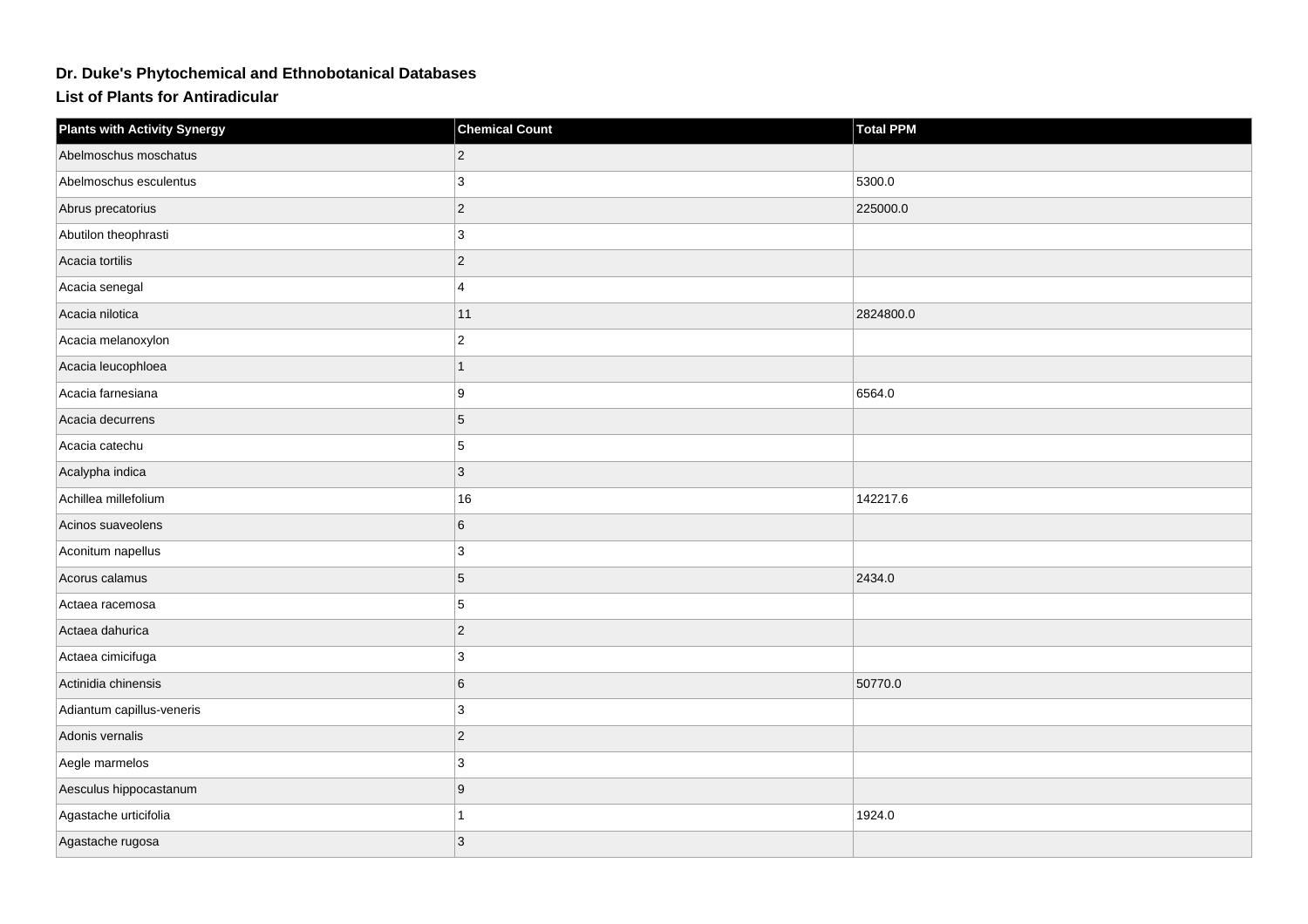| <b>Plants with Activity Synergy</b> | <b>Chemical Count</b> | Total PPM  |
|-------------------------------------|-----------------------|------------|
| Agastache pallidiflora              |                       |            |
| Agastache foeniculum                |                       |            |
| Agathosma betulina                  | $\overline{7}$        | 28440.0    |
| Ageratum conyzoides                 | 3                     |            |
| Aglaonema commutatum                | 3                     |            |
| Agrimonia eupatoria                 | 13                    | 372000.0   |
| Agrostemma githago                  |                       |            |
| Ailanthus altissima                 | $\overline{4}$        | 480000.0   |
| Ajuga reptans                       |                       | 600000.0   |
| Ajuga iva                           | 1                     |            |
| Albizia lebbeck                     | 5                     |            |
| Albizia julibrissin                 | 1                     |            |
| Aleurites moluccana                 | 3                     | 240000.0   |
| Alisma plantago-aquatica            | $\overline{2}$        |            |
| Alliaria petiolata                  |                       |            |
| Allium schoenoprasum                | 6                     | 20828.0    |
| Allium sativum var. sativum         | 15                    | 125113.94  |
| Allium cepa                         | 18                    | 142332.006 |
| Allium ampeloprasum                 | 9                     | 14019.6    |
| Alnus glutinosa                     | $\overline{c}$        | 800000.0   |
| Alocasia macrorrhiza                | $\overline{a}$        | 1244.0     |
| Aloe vera                           | 5                     | 12551.3    |
| Aloe spp.                           | 3                     |            |
| Aloysia citrodora                   | $\overline{4}$        |            |
| Alpinia officinarum                 | 4                     | 800.0      |
| Alpinia galanga                     | 3                     | 27904.0    |
| Althaea officinalis                 | 14                    | 83316.3    |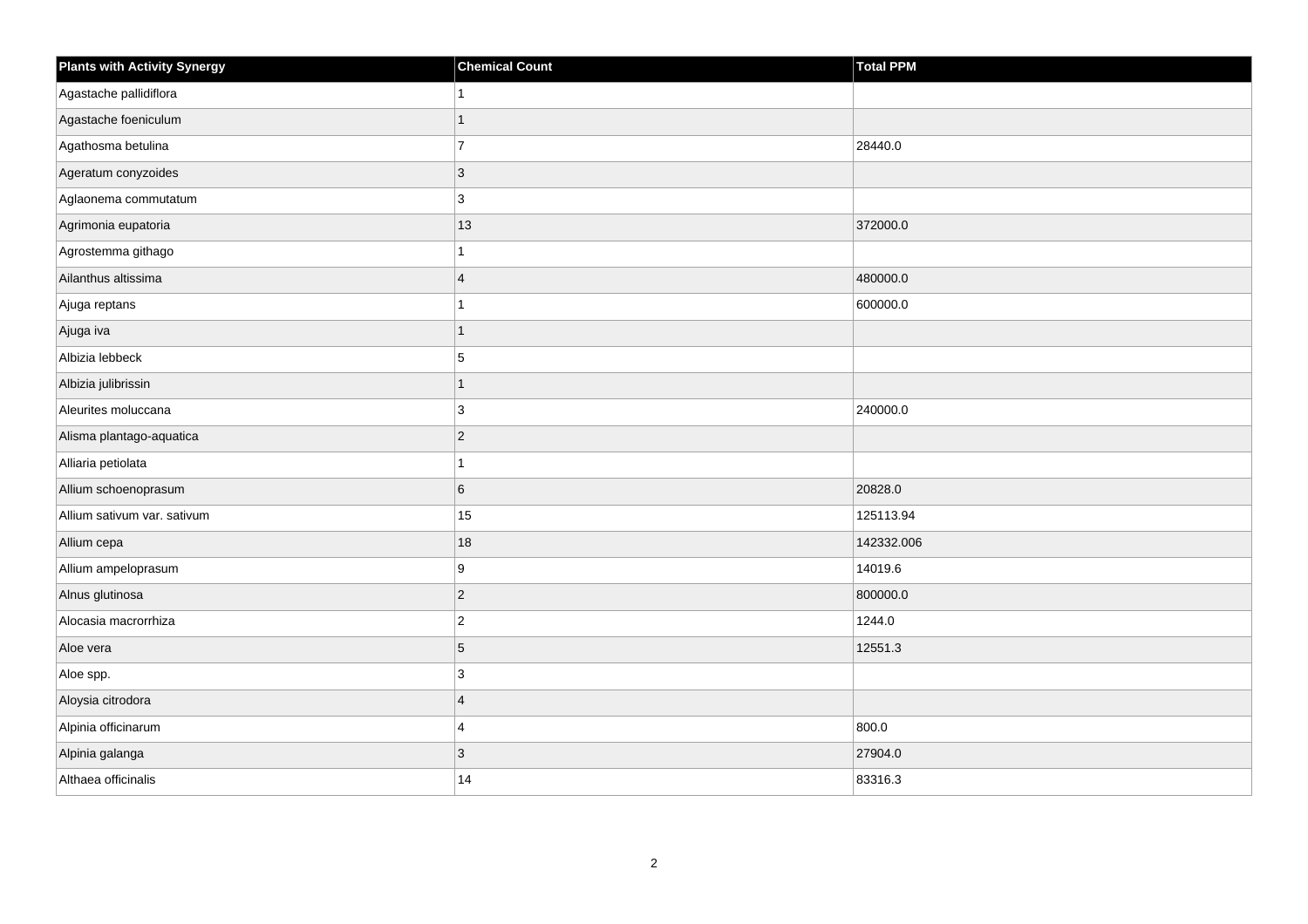| <b>Plants with Activity Synergy</b> | <b>Chemical Count</b> | <b>Total PPM</b>   |
|-------------------------------------|-----------------------|--------------------|
| Amaranthus spinosus                 | 3                     |                    |
| Amaranthus sp.                      | 3                     | 13542.0            |
| Ambrosia hispida                    | 1                     |                    |
| Ammi visnaga                        | 6                     |                    |
| Ammi majus                          | $\overline{2}$        | 18000.0            |
| Amorphophallus konjac               | $\overline{2}$        |                    |
| Amorphophallus campanulatus         | $\overline{2}$        | 571.6              |
| Anacardium occidentale              | $\overline{7}$        | 401103.60000000003 |
| Ananas comosus                      | 6                     | 11416.0            |
| Anaphalis margaritacea              |                       |                    |
| Anastatica hierochuntica            | $\overline{2}$        |                    |
| Andrographis paniculata             |                       |                    |
| Anemarrhena asphodeloides           | 1                     |                    |
| Anemone pulsatilla                  | 3                     |                    |
| Anethum graveolens                  | 16                    | 4252.023999999999  |
| Angelica sinensis                   | $\overline{7}$        | 625.1999999999999  |
| Angelica archangelica               | $\boldsymbol{\Delta}$ |                    |
| Annona squamosa                     | 3                     | 3200.4             |
| Annona reticulata                   | $\overline{4}$        | 2800.4             |
| Annona muricata                     | 5                     | 3081.2             |
| Annona montana                      |                       |                    |
| Annona glabra                       | $\overline{2}$        |                    |
| Annona diversifolia                 | $\overline{2}$        |                    |
| Annona cherimola                    | $\overline{2}$        | 1450.4             |
| Anogeissus latifolia                | $\overline{4}$        | 1916000.0          |
| Apium graveolens                    | 18                    | 148588.0           |
| Apocynum cannabinum                 | 1                     |                    |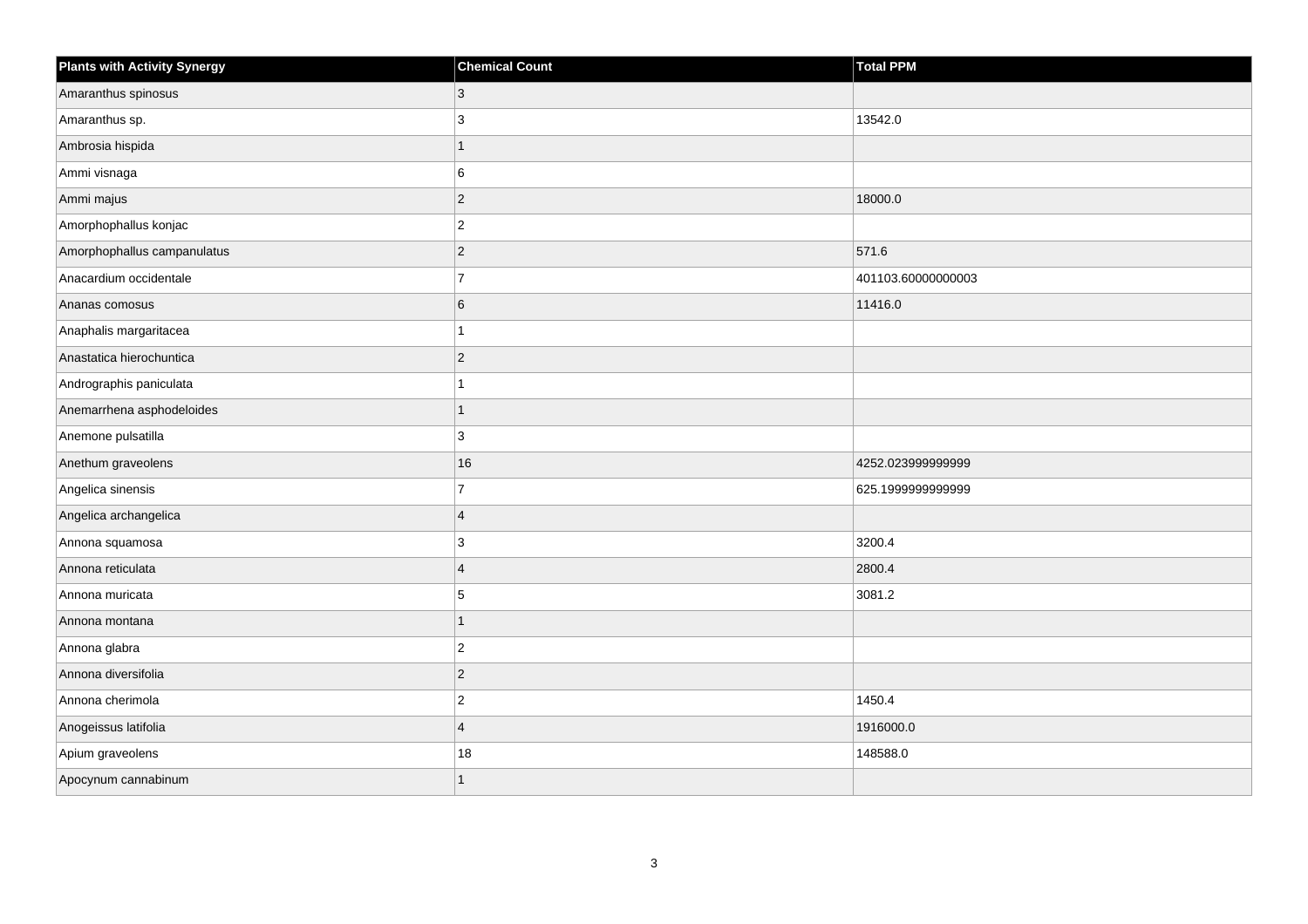| <b>Plants with Activity Synergy</b> | <b>Chemical Count</b>   | <b>Total PPM</b>   |
|-------------------------------------|-------------------------|--------------------|
| Arachis hypogaea                    | 14                      | 11166.720000000001 |
| Aralia cordata                      |                         | 2130.0             |
| Araucaria bidwillii                 | 3                       |                    |
| Arbutus unedo                       | $\overline{3}$          | 2440000.0          |
| Arctium lappa                       | 6                       | 20300.9            |
| Arctostaphylos uva-ursi             | 17                      | 800743.6           |
| Ardisia japonica                    |                         |                    |
| Areca catechu                       | $\overline{\mathbf{A}}$ | 1000000.0          |
| Argemone mexicana                   |                         | 44000.0            |
| Aristolochia debilis                | 1                       |                    |
| Armoracia rusticana                 | 9                       | 49707.0            |
| Arnica montana                      | $\overline{7}$          |                    |
| Arracacia xanthorrhiza              | $\overline{a}$          | 2147.6             |
| Artemisia vulgaris                  | 3                       | 11676.0            |
| Artemisia herba-alba                |                         |                    |
| Artemisia dracunculus               | 23                      | 28653.0            |
| Artemisia cina                      | $\overline{c}$          |                    |
| Artemisia capillaris                | $\overline{2}$          |                    |
| Artemisia annua                     | $\overline{7}$          |                    |
| Artemisia absinthium                | 9                       | 314200.0           |
| Artemisia abrotanum                 | 4                       |                    |
| Artocarpus heterophyllus            | 3                       | 132886.0           |
| Artocarpus altilis                  | 3                       | 3230.0             |
| Asarum canadense                    |                         |                    |
| Asclepias syriaca                   | $\overline{c}$          | 144000.0           |
| Asiasarum sieboldii                 |                         |                    |
| Asiasarum heterotropoides           |                         |                    |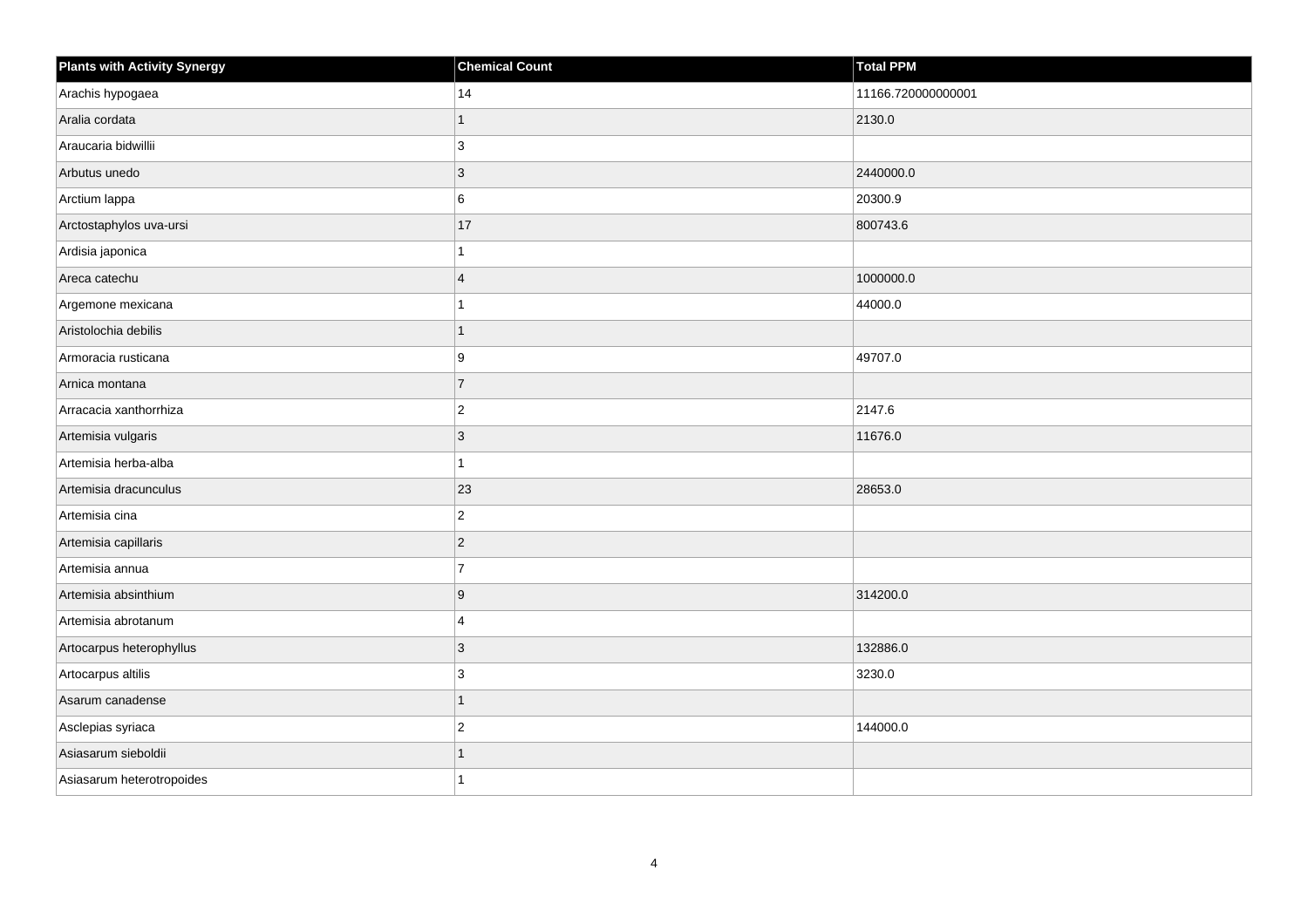| <b>Plants with Activity Synergy</b> | <b>Chemical Count</b> | Total PPM |
|-------------------------------------|-----------------------|-----------|
| Asimina triloba                     | $\vert 4 \vert$       | 1791.0    |
| Aspalathus linearis                 | 14                    |           |
| Asparagus officinalis               | 8                     | 12180.156 |
| Aspidosperma quebracho-blanco       | 1                     | 160000.0  |
| Astragalus membranaceus             | 8                     |           |
| Atropa bella-donna                  | $\mathbf{1}$          | 480000.0  |
| Avena sativa                        | 11                    | 801.5     |
| Averrhoa carambola                  | 3                     |           |
| Averrhoa bilimbi                    | $ 2\rangle$           |           |
| Azadirachta indica                  | $\overline{5}$        | 246000.0  |
| Bacopa monnieri                     | $\overline{1}$        |           |
| Bactris gasipaes                    | $ 2\rangle$           |           |
| Balanites aegyptiacus               | $\overline{1}$        | 780.0     |
| Ballota nigra                       | 5                     |           |
| Barosma betulina                    | $\,6$                 | 28300.0   |
| Basella alba                        | $\overline{4}$        | 30960.0   |
| Benincasa hispida                   | $ 2\rangle$           | 13505.0   |
| Berberis vulgaris                   | 14                    | 37.4      |
| Bertholletia excelsa                | $\overline{4}$        | 1008.0    |
| Beta vulgaris                       | 14                    | 10889.2   |
| Betula lenta                        | $\overline{1}$        | 11976.0   |
| Bidens pilosa                       | $\mathbf{1}$          |           |
| Bixa orellana                       | $\vert 3 \vert$       | 379.0     |
| Blighia sapida                      | $ 2\rangle$           | 8566.0    |
| Boehmeria nivea                     | 3                     | 12036.0   |
| Borago officinalis                  | $\overline{7}$        | 144730.0  |
| Boronia megastigma                  | 1                     |           |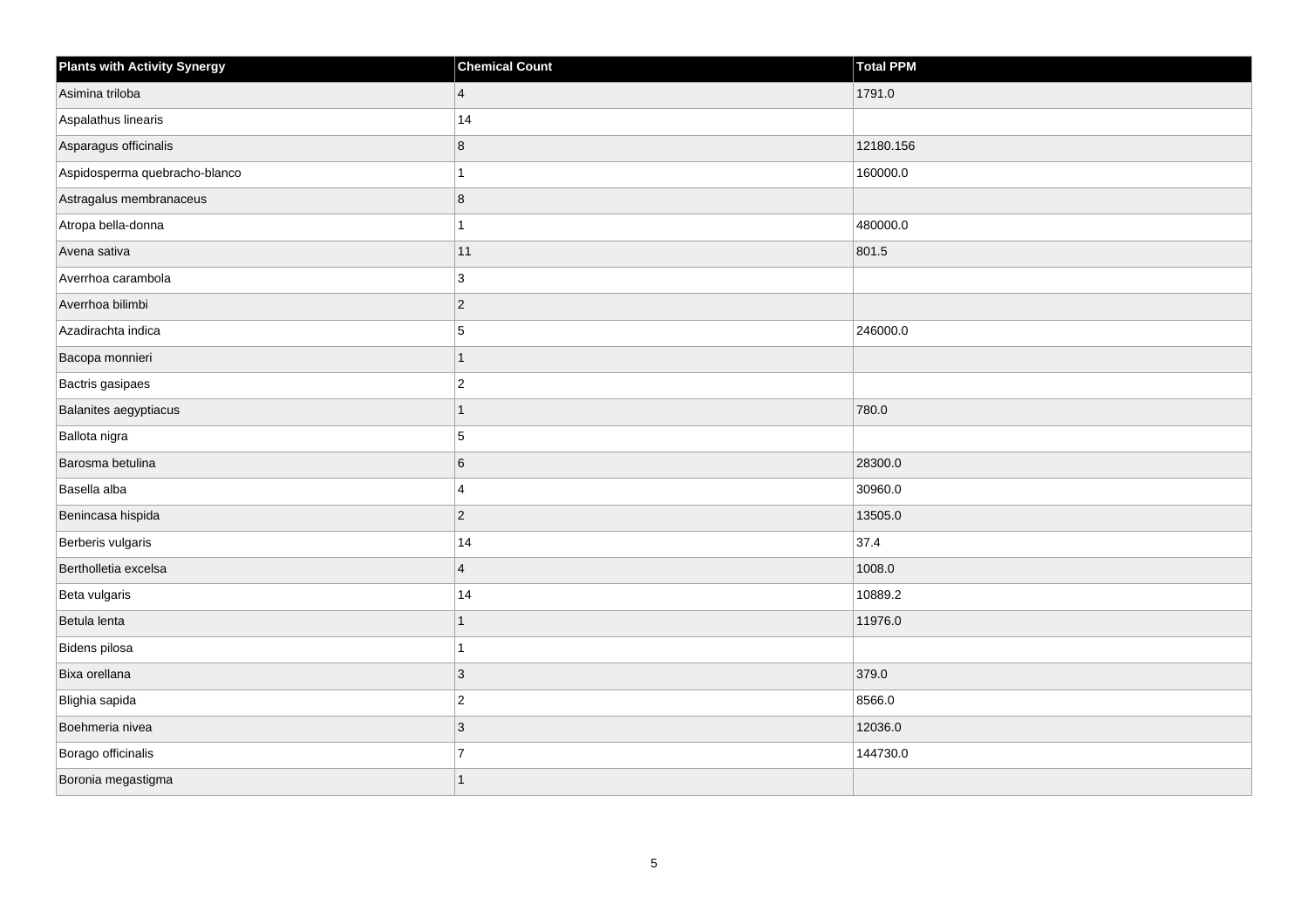| <b>Plants with Activity Synergy</b> | <b>Chemical Count</b> | <b>Total PPM</b> |
|-------------------------------------|-----------------------|------------------|
| Brassica rapa                       | 6                     | 5538.0           |
| Brassica pekinensis                 | $\overline{4}$        | 224.004          |
| Brassica oleracea var. viridis I.   | $\overline{c}$        | 8294.0           |
| Brassica oleracea var. sabellica I. | 5                     | 17858.0          |
| Brassica oleracea var. italica      | 12                    |                  |
| Brassica oleracea var. gemmifera    | 8                     | 12748.072        |
| Brassica oleracea var. capitata I.  | 12                    | 15245.5          |
| Brassica oleracea var. botrytis I.  | 12                    | 40678.078        |
| Brassica oleracea                   | 4                     | 13985.34         |
| Brassica nigra                      | 8                     | 8976.0           |
| Brassica napus var. napobrassica    | 5                     | 4830.096         |
| Brassica chinensis                  | 3                     | 20308.0          |
| Bromelia pinguin                    | $\overline{c}$        | 6863.4           |
| Brosimum alicastrum                 | $\overline{2}$        |                  |
| Bryonia alba                        | 1                     |                  |
| Bupleurum chinense                  | 3                     |                  |
| <b>Buxus sempervirens</b>           |                       |                  |
| Byrsonima crassifolia               | 3                     |                  |
| Caesalpinia pulcherrima             | 4                     | 40000.0          |
| Cajanus cajan                       | $\overline{c}$        | 5777.2           |
| Calamintha nepeta                   | 4                     |                  |
| Calathea macrosepala                | $\overline{c}$        |                  |
| Calendula officinalis               | 14                    | 264200.0         |
| Camellia sinensis                   | 26                    | 702714.7         |
| Camptotheca acuminata               | $\overline{c}$        |                  |
| Cananga odorata                     | $\mathbf{2}$          |                  |
| Canarium indicum                    | 1                     | 170000.0         |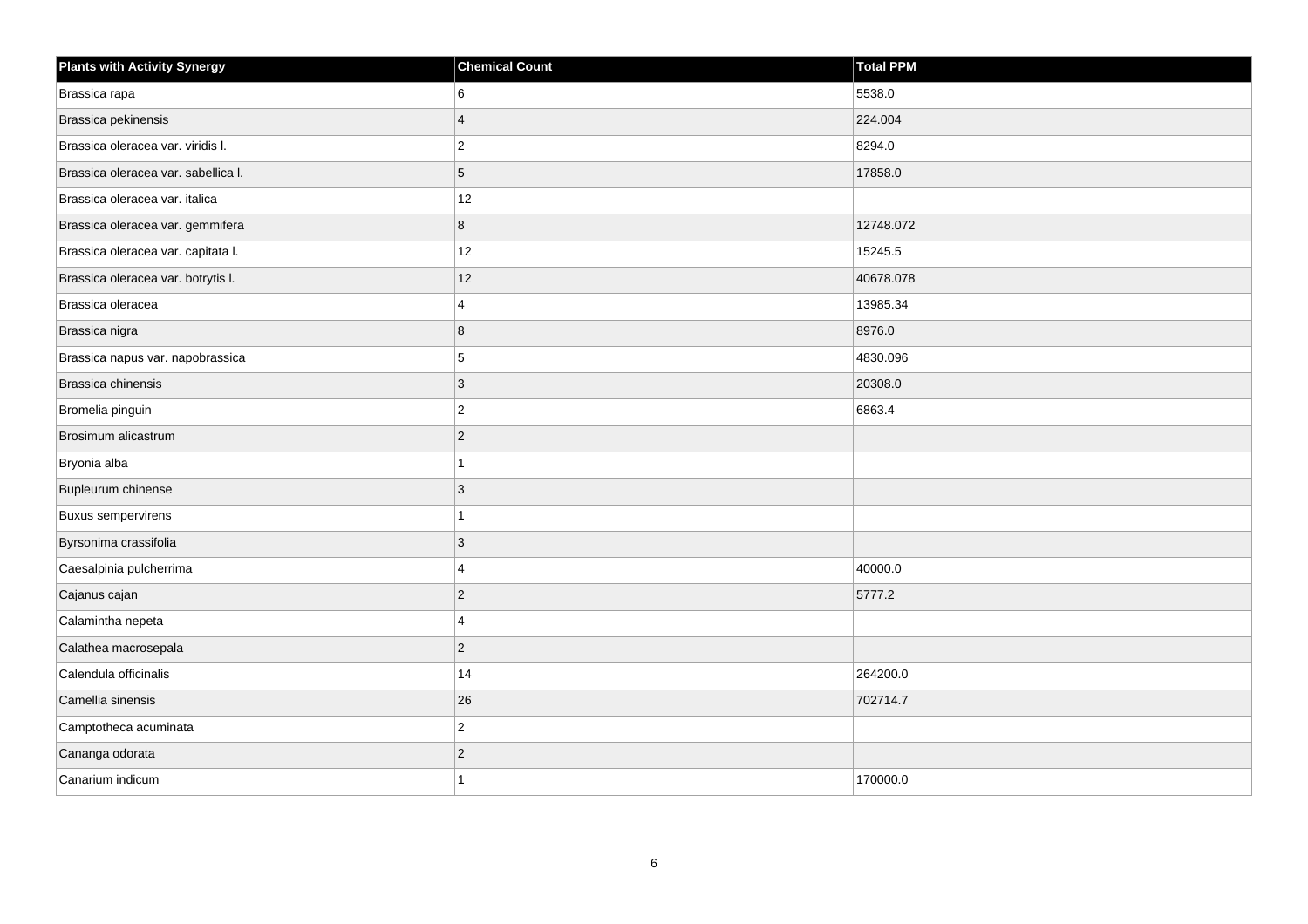| <b>Plants with Activity Synergy</b> | <b>Chemical Count</b>   | Total PPM          |
|-------------------------------------|-------------------------|--------------------|
| Canavalia ensiformis                | $\overline{2}$          | 3026.8             |
| Canna indica                        | $\overline{2}$          | 420.6              |
| Cannabis sativa                     | 3                       | 0.12               |
| Capparis spinosa                    | 5                       | 4600.0             |
| Capsella bursa-pastoris             | $\overline{7}$          | 11044.0            |
| Capsicum frutescens                 | $10\,$                  | 43498.0            |
| Capsicum annuum                     | $10$                    | 43225.004          |
| Carica pentagona                    | $\overline{2}$          |                    |
| Carica papaya                       | 8                       | 23945.0            |
| Carthamus tinctorius                | 4                       | 920.0              |
| Carum carvi                         | 8                       | 4.0                |
| Carya ovata                         |                         | 0.04               |
| Carya illinoensis                   | $\overline{4}$          | 43.699999999999996 |
| Casimiroa edulis                    | $\overline{2}$          |                    |
| Cassia tora                         | 1                       |                    |
| Castanea sativa                     | 5                       | 952000.0           |
| Catalpa ovata                       | 5                       |                    |
| Catalpa longissima                  | $\overline{c}$          |                    |
| Catalpa bignonioides                | $\overline{3}$          |                    |
| Catha edulis                        | $\boldsymbol{\Delta}$   | 3256.0             |
| Catharanthus roseus                 | $\overline{4}$          |                    |
| Caulophyllum thalictroides          | 3                       | 190.0              |
| Cedrus deodora                      | $\overline{a}$          | 128000.0           |
| Ceiba pentandra                     | $\overline{\mathbf{A}}$ |                    |
| Celosia cristata                    | $\overline{1}$          |                    |
| Centaurea cyanus                    | 11                      |                    |
| Centaurea calcitrapa                | 3                       |                    |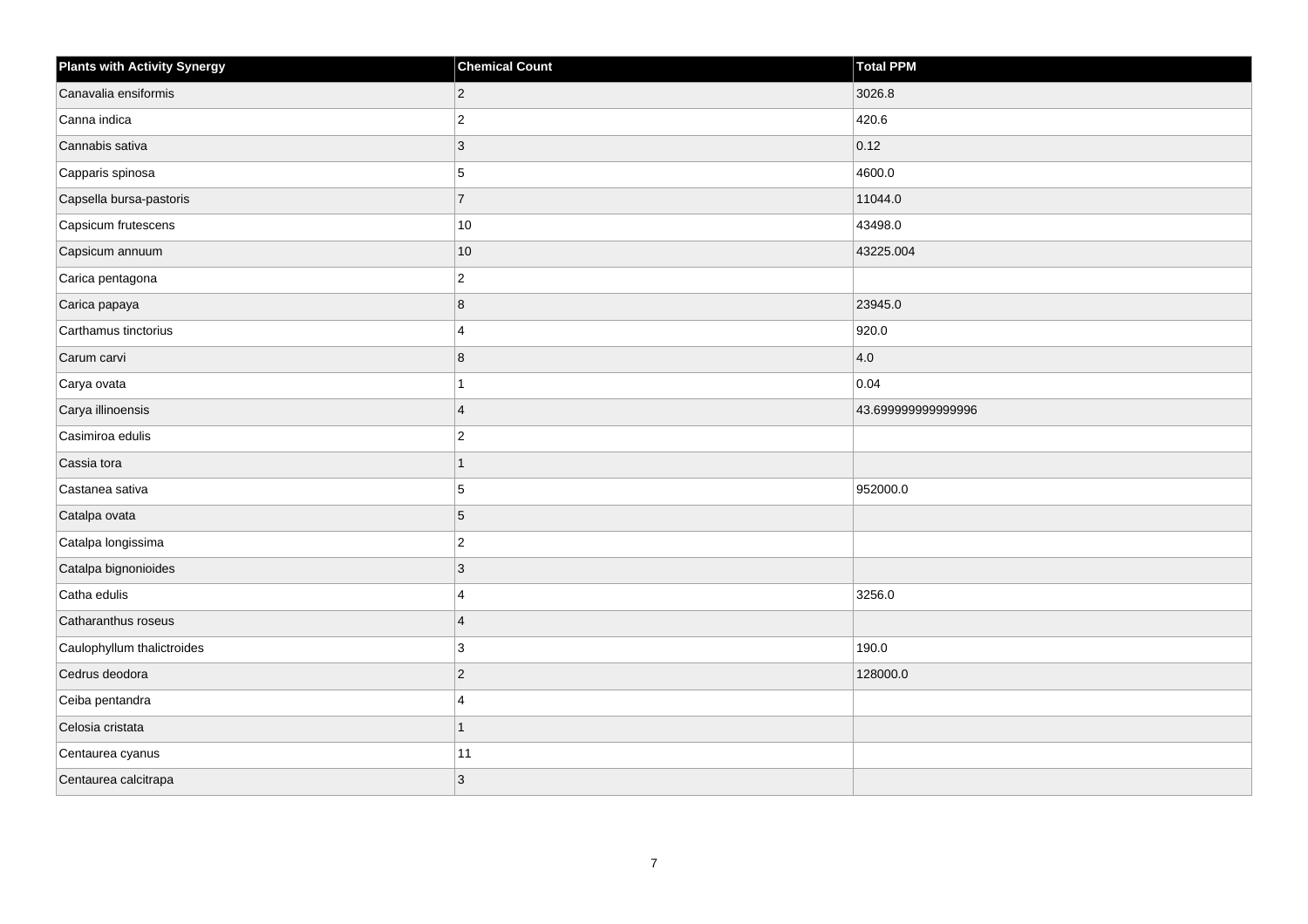| <b>Plants with Activity Synergy</b> | <b>Chemical Count</b>   | <b>Total PPM</b>   |
|-------------------------------------|-------------------------|--------------------|
| Centaurium erythraea                | 6                       |                    |
| Centella asiatica                   | $\overline{7}$          | 2021.2             |
| Cephaelis ipecacuanha               |                         |                    |
| Ceratonia siliqua                   | 6                       | 60000.0            |
| Chamaemelum nobile                  | $\overline{7}$          | 538.4              |
| Chamaesyce hypericifolia            | $\overline{2}$          |                    |
| Chenopodium ambrosioides            | 5                       | 2370.0             |
| Chenopodium album                   | $\overline{\mathbf{A}}$ | 18632.0            |
| Chimaphila umbellata                | $\Delta$                | 160000.0           |
| Chiococca alba                      | 1                       |                    |
| Chondrus crispus                    | 3                       | 406.0              |
| Chrysanthemum x morifolium          |                         |                    |
| Chrysanthemum parthenium            | 5                       | 688.0              |
| Chrysanthemum coronarium            | $\overline{2}$          | 21596.0            |
| Chrysanthemum balsamita             |                         |                    |
| Chrysobalanus icaco                 | $\overline{2}$          |                    |
| Chrysophyllum cainito               | $\overline{2}$          |                    |
| Cicer arietinum                     | $\overline{3}$          | 113.0              |
| Cichorium intybus                   | 15                      | 11195.0            |
| Cichorium endivia                   | 5                       | 19086.048          |
| Cimicifuga racemosa                 | 5                       | 217.60000000000002 |
| Cimicifuga dahurica                 | $\overline{2}$          |                    |
| Cinchona spp                        |                         |                    |
| Cinchona pubescens                  | $\Delta$                |                    |
| Cinchona officinalis                |                         |                    |
| Cinnamomum verum                    | $10$                    | 20942.0            |
| Cinnamomum sieboldii                |                         |                    |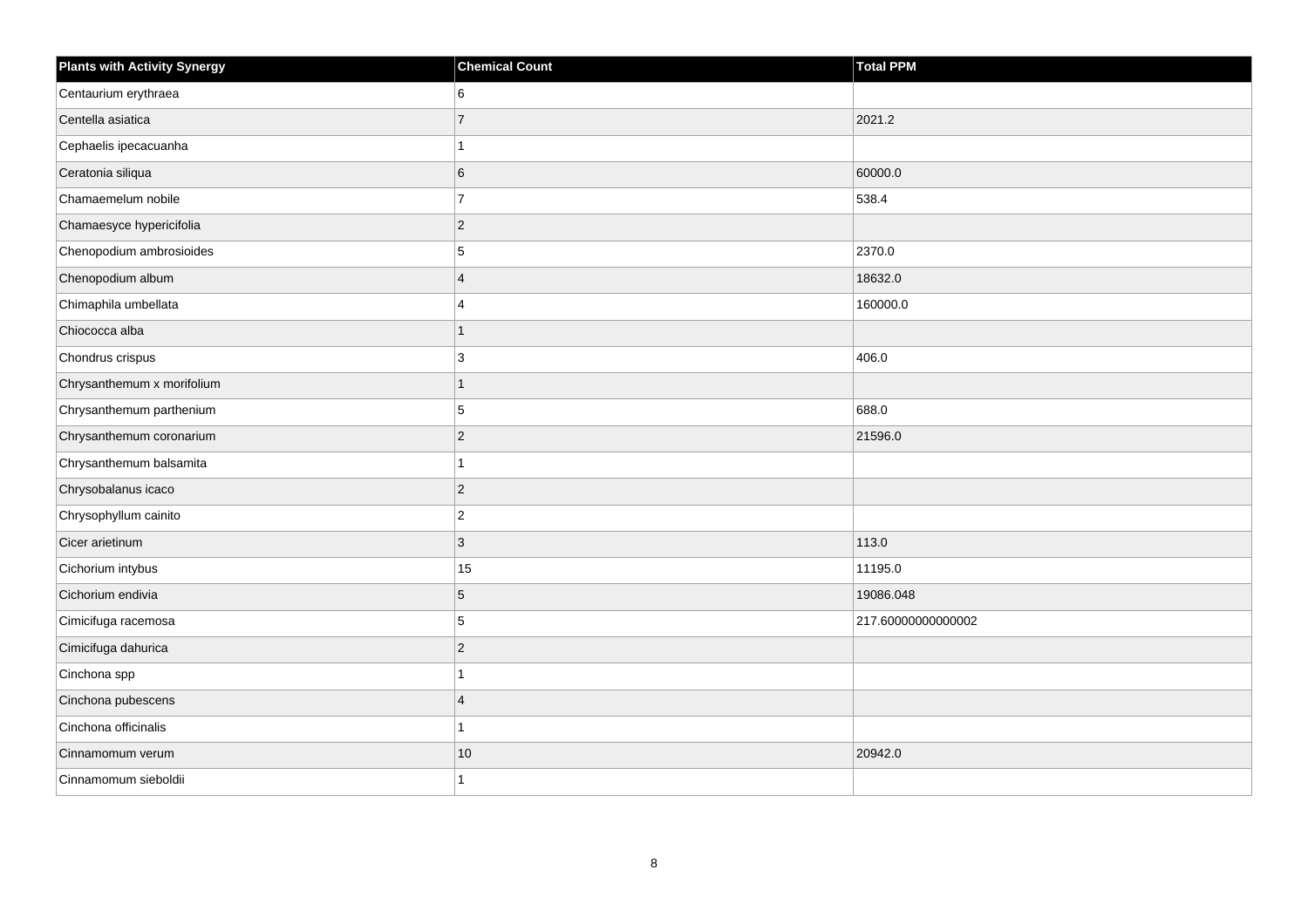| <b>Plants with Activity Synergy</b> | <b>Chemical Count</b> | <b>Total PPM</b> |
|-------------------------------------|-----------------------|------------------|
| Cinnamomum camphora                 | $\overline{7}$        |                  |
| Cinnamomum aromaticum               | 9                     | 622.0            |
| Cistus ladaniferus                  | $\overline{2}$        | 5320.0           |
| Citrullus lanatus                   | $\overline{7}$        | 1902.0           |
| Citrullus colocynthis               | 6                     | 244.0            |
| Citrus unshiu                       |                       |                  |
| Citrus spp                          | $\overline{4}$        |                  |
| Citrus sinensis                     | 15                    | 186560.004       |
| Citrus reticulata                   | 10                    | 7542.1           |
| Citrus paradisi                     | 12                    | 8339.954         |
| Citrus mitis                        | 1                     |                  |
| Citrus limon                        | 11                    | 11592.4          |
| Citrus aurantium                    | $\overline{7}$        | 13950.0          |
| Citrus aurantiifolia                | $\overline{2}$        | 8892.0           |
| Clematis vitalba                    | $\overline{2}$        |                  |
| Cnicus benedictus                   | 8                     | 320243.7         |
| Cnidoscolus chayamansa              | $\overline{a}$        | 25250.0          |
| Coccinia grandis                    | 3                     |                  |
| Cocos nucifera                      | $10$                  | 212.04           |
| Coffea arabica                      | 8                     | 720050.0         |
| Coix lacryma-jobi                   | $\overline{7}$        |                  |
| Cola acuminata                      | 5                     | 2914.0           |
| Coleus barbatus                     |                       |                  |
| Collinsonia canadensis              | $\overline{2}$        |                  |
| Colocasia esculenta                 | $\overline{2}$        | 8497.6           |
| Commiphora wightii                  | 3                     |                  |
| Commiphora myrrha                   | 1                     |                  |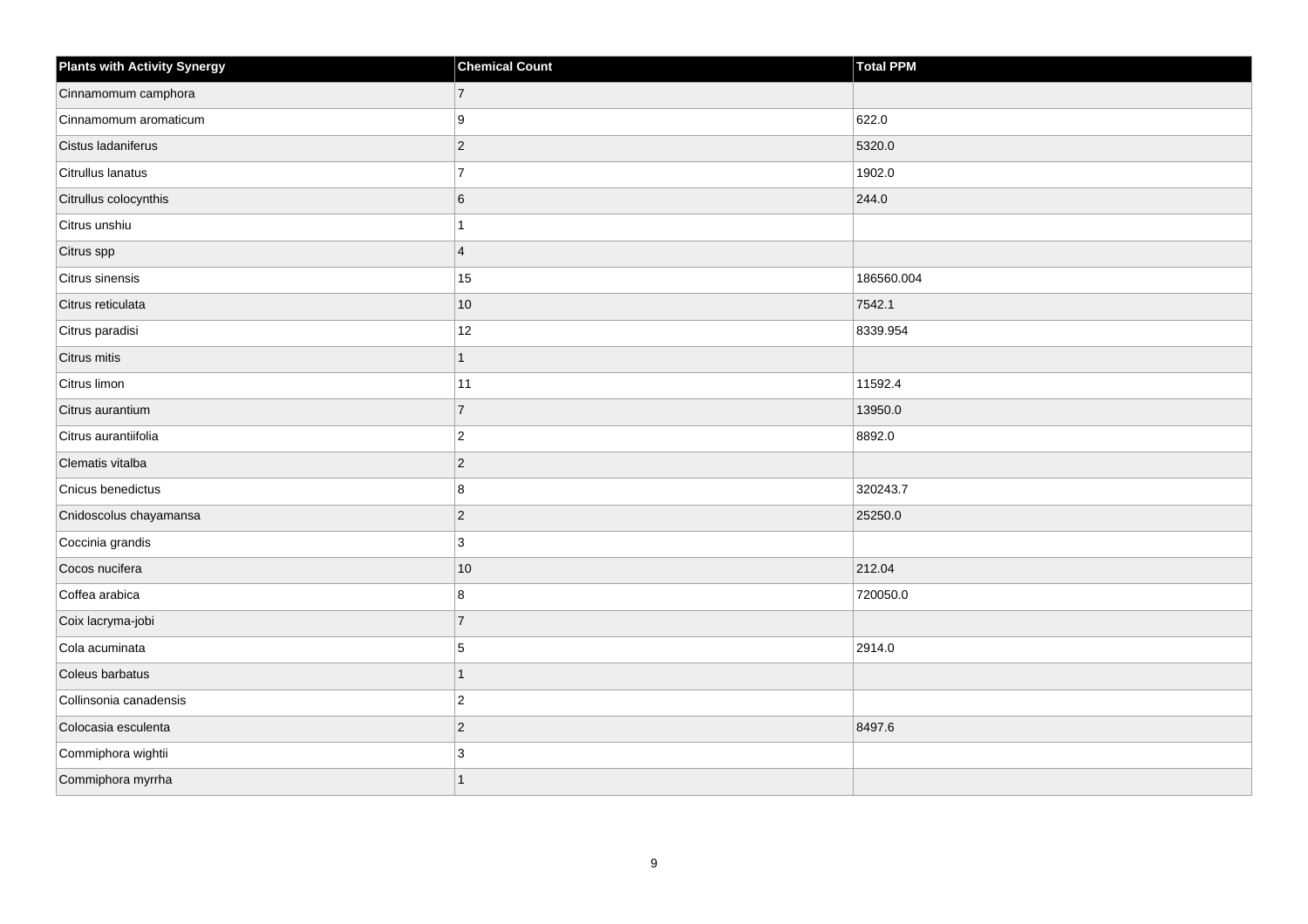| <b>Plants with Activity Synergy</b> | <b>Chemical Count</b> | <b>Total PPM</b>   |
|-------------------------------------|-----------------------|--------------------|
| Conium maculatum                    | 3                     | 80000.0            |
| Consolida ajacis                    | 3                     | 6000.0             |
| Convallaria majalis                 | 4                     |                    |
| Conyza canadensis                   | $\overline{4}$        |                    |
| Coptis spp                          |                       |                    |
| Coptis japonica                     | 1                     |                    |
| Coptis chinensis                    |                       |                    |
| Corchorus olitorius                 | 3                     | 9150.0             |
| Coriandrum sativum                  | 14                    | 21398.0            |
| Coriaria thymifolia                 | $\overline{2}$        |                    |
| Coriaria myrtifolia                 | 3                     | 800000.0           |
| Coridothymus capitatus              | 3                     |                    |
| Cornus officinalis                  |                       |                    |
| Cornus mas                          | $\overline{4}$        |                    |
| Cornus florida                      | 4                     | 120000.0           |
| Corydalis spp                       | $\overline{1}$        |                    |
| Corylus avellana                    | $\overline{7}$        | 44.959999999999994 |
| Corylus americana                   | $\overline{4}$        |                    |
| Crataegus rhipidophylla             | 12                    |                    |
| Crataegus pentagyna                 | 3                     |                    |
| Crataegus monogyna                  | $10\,$                |                    |
| Crataegus laevigata                 | 12                    | 3802.4             |
| Crataegus cuneata                   | $\overline{c}$        |                    |
| Crescentia alata                    | 1                     | 0.4                |
| Crocus sativus                      | 4                     |                    |
| Croton lechleri                     | 6                     |                    |
| Croton eluteria                     | 3                     |                    |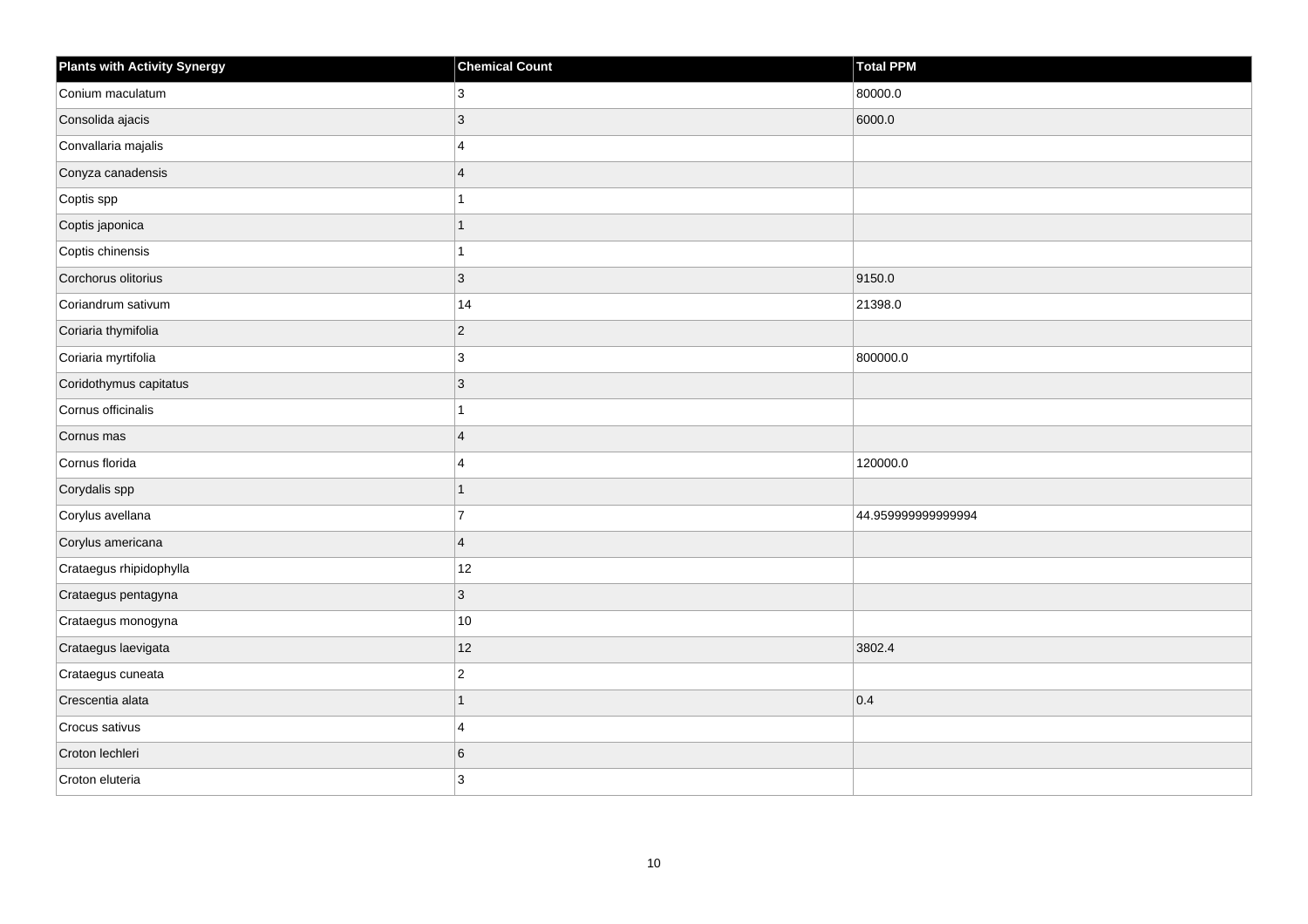| <b>Plants with Activity Synergy</b> | <b>Chemical Count</b>   | <b>Total PPM</b> |
|-------------------------------------|-------------------------|------------------|
| Cucumis sativus                     | 6                       | 97.6             |
| Cucumis melo                        | 8                       | 9170.008         |
| Cucurbita spp                       | $\overline{c}$          | 4683.8           |
| Cucurbita pepo                      | $10$                    | 414671.4         |
| Cuminum cyminum                     | 5                       | 168.0            |
| Cunila origanoides                  | $\overline{c}$          | 22260.0          |
| Curcuma zedoaria                    | $\mathbf{1}$            |                  |
| Curcuma longa                       | 11                      | 626.0            |
| Cuscuta reflexa                     | $\overline{c}$          |                  |
| Cuscuta europaea                    | 1                       |                  |
| Cyamopsis tetragonoloba             | 9                       |                  |
| Cycas revoluta                      | 1                       |                  |
| Cyclanthera pedata                  | $\overline{c}$          | 5764.0           |
| Cydonia oblonga                     | 5                       | 1952.0           |
| Cymbopogon winterianus              | 3                       | 586.0            |
| Cymbopogon nardus                   | 1                       | 408.0            |
| Cymbopogon flexuosus                | 1                       | 2000.0           |
| Cymbopogon citratus                 | 3                       | 124.0            |
| Cynara cardunculus                  | 9                       | 1696.0           |
| Cyperus rotundus                    | $\overline{c}$          | 32580.0          |
| Cyphomandra betacea                 | 3                       | 4184.0           |
| Cypripedium pubescens               | $\overline{2}$          | 98.0             |
| Cyrtosperma chamissonis             | $\overline{c}$          | 1524.4           |
| Cytisus scoparius                   | 3                       |                  |
| Datura stramonium                   | 6                       | 280000.0         |
| Datura metel                        | $\overline{\mathbf{c}}$ | 4440.0           |
| Daucus carota                       | 16                      | 18824.04         |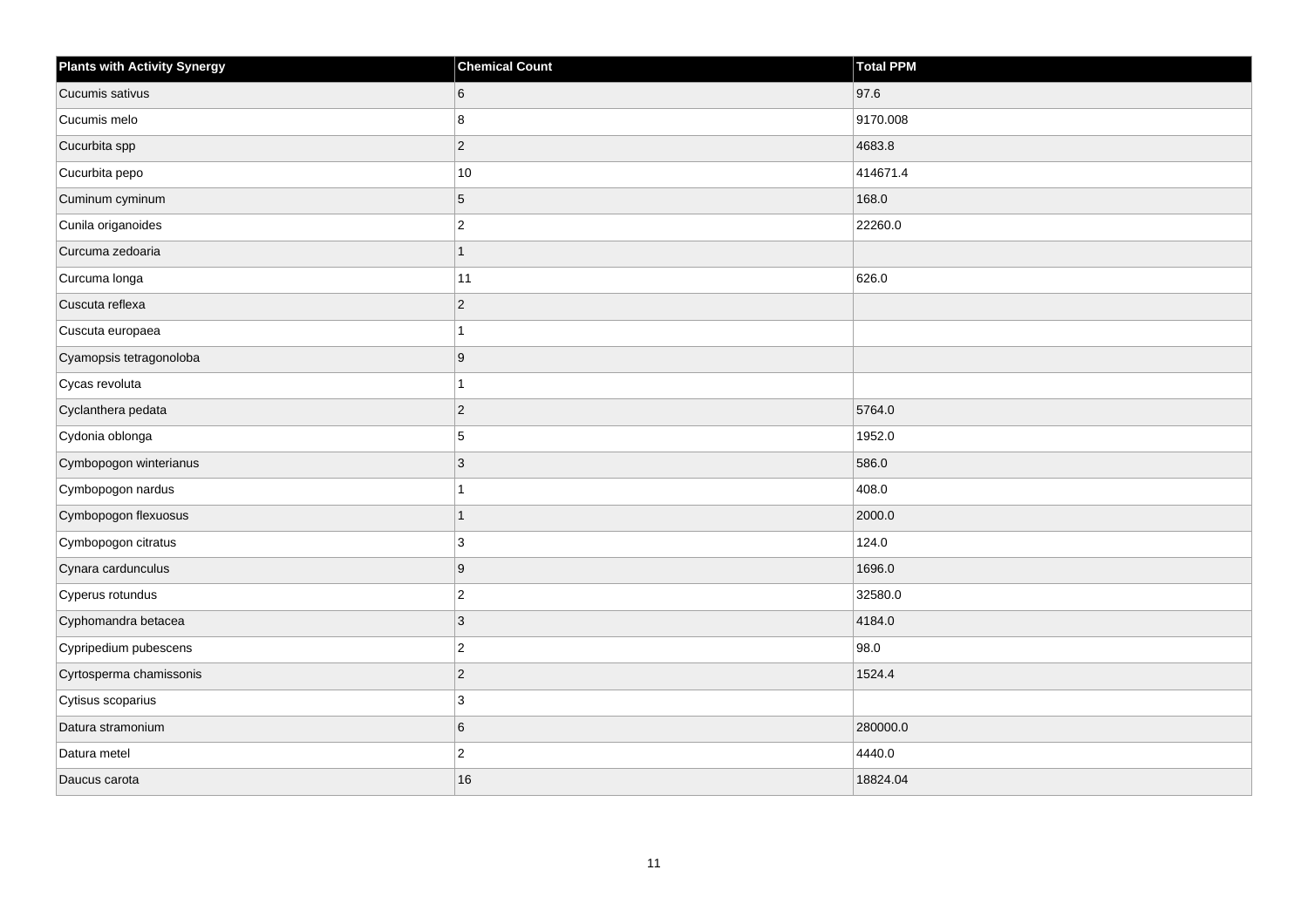| <b>Plants with Activity Synergy</b> | <b>Chemical Count</b> | <b>Total PPM</b> |
|-------------------------------------|-----------------------|------------------|
| Dianthus caryophyllus               | $\overline{2}$        |                  |
| Dictamnus albus                     | $\overline{4}$        |                  |
| Digitalis purpurea                  | 4                     |                  |
| Dioscorea villosa                   | $\overline{3}$        |                  |
| Dioscorea sp.                       | 3                     | 426.0            |
| Dioscorea pentaphylla               | $\overline{c}$        | 280.0            |
| Dioscorea bulbifera                 | 1                     |                  |
| Dioscorea alata                     | $\mathbf{3}$          | 200.4            |
| Diospyros virginiana                | $\mathbf{3}$          | 3710.0           |
| Diospyros digyna                    | $\overline{2}$        |                  |
| Dipsacus fullonum                   | 3                     |                  |
| Dipteryx odorata                    | $ 2\rangle$           |                  |
| Dodonaea viscosa                    | 6                     | 471200.0         |
| Dracocephalum thymiflora            | $\overline{1}$        | 432.0            |
| Drimys winteri                      | 4                     |                  |
| Dryopteris filix-mas                | $\overline{1}$        |                  |
| Duchesnea indica                    | 1                     |                  |
| Durio zibethinus                    | $\overline{c}$        |                  |
| Echinacea spp                       | 12                    | 109991.9         |
| Echinacea purpurea                  | $\overline{7}$        |                  |
| Echinacea pallida                   | 3                     |                  |
| Echinacea angustifolia              | 5                     |                  |
| Elaeagnus umbellatus                | 3                     |                  |
| Elaeagnus pungens                   | $\overline{1}$        |                  |
| Elaeagnus commutata                 | $\overline{c}$        |                  |
| Elaeagnus angustifolia              | 8                     |                  |
| Elaeis guineensis                   | 3                     |                  |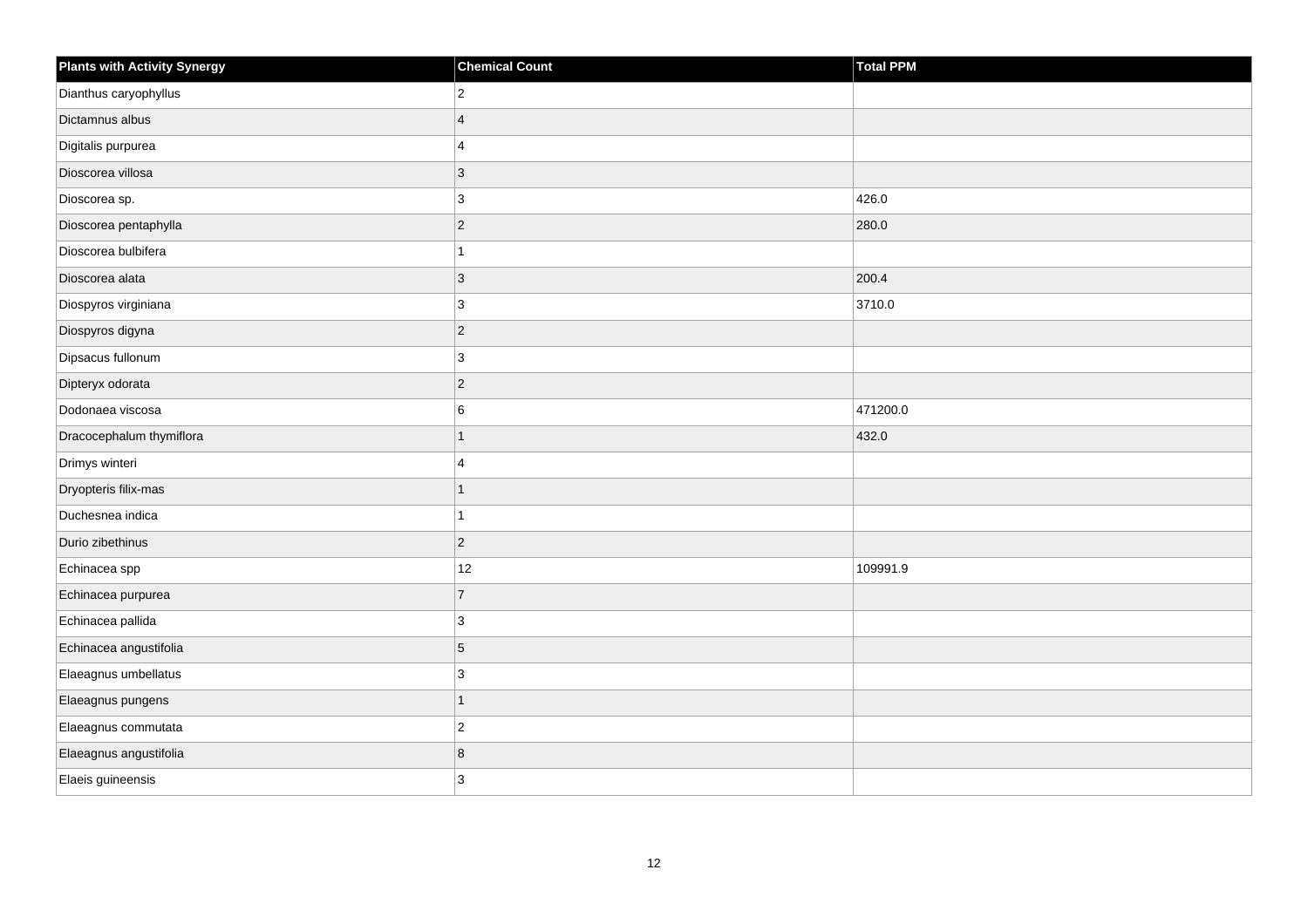| <b>Plants with Activity Synergy</b> | <b>Chemical Count</b>    | Total PPM |
|-------------------------------------|--------------------------|-----------|
| Eleocharis dulcis                   | $\overline{2}$           |           |
| Elettaria cardamomum                | 3                        |           |
| Eleutherococcus senticosus          | 14                       |           |
| Elsholtzia polystachya              |                          |           |
| Elsholtzia pilosa                   | 1                        |           |
| Elsholtzia blanda                   |                          |           |
| Elytrigia repens                    | 6                        | 30204.0   |
| Ephedra sinica                      | 8                        | 1529.5    |
| Ephedra nevadensis                  | $\overline{\phantom{a}}$ |           |
| Ephedra gerardiana                  | 4                        |           |
| Equisetum hyemale                   | $\overline{a}$           |           |
| Equisetum arvense                   | 17                       | 8258.3    |
| Eriobotrya japonica                 | 8                        | 1816.0    |
| Eriodictyon californicum            | 5                        |           |
| Eruca sativa                        | 1                        |           |
| Eryngium floridanum                 | 1                        | 3916.0    |
| Erythrina fusca                     | $\overline{2}$           | 1810.0    |
| Erythrina berteroana                | $\overline{c}$           | 4708.0    |
| Erythroxylum novogranatense         | 3                        | 12800.0   |
| Erythroxylum coca                   | $10\,$                   | 16794.0   |
| Eschscholzia californica            | 1                        | 55000.0   |
| Eucalyptus wandoo                   | 1                        |           |
| Eucalyptus rostratus                | $\overline{a}$           |           |
| Eucalyptus macrorrhuncha            |                          |           |
| Eucalyptus grandis                  | $\overline{1}$           |           |
| Eucalyptus globulus                 | 13                       |           |
| Eucalyptus cornea                   |                          |           |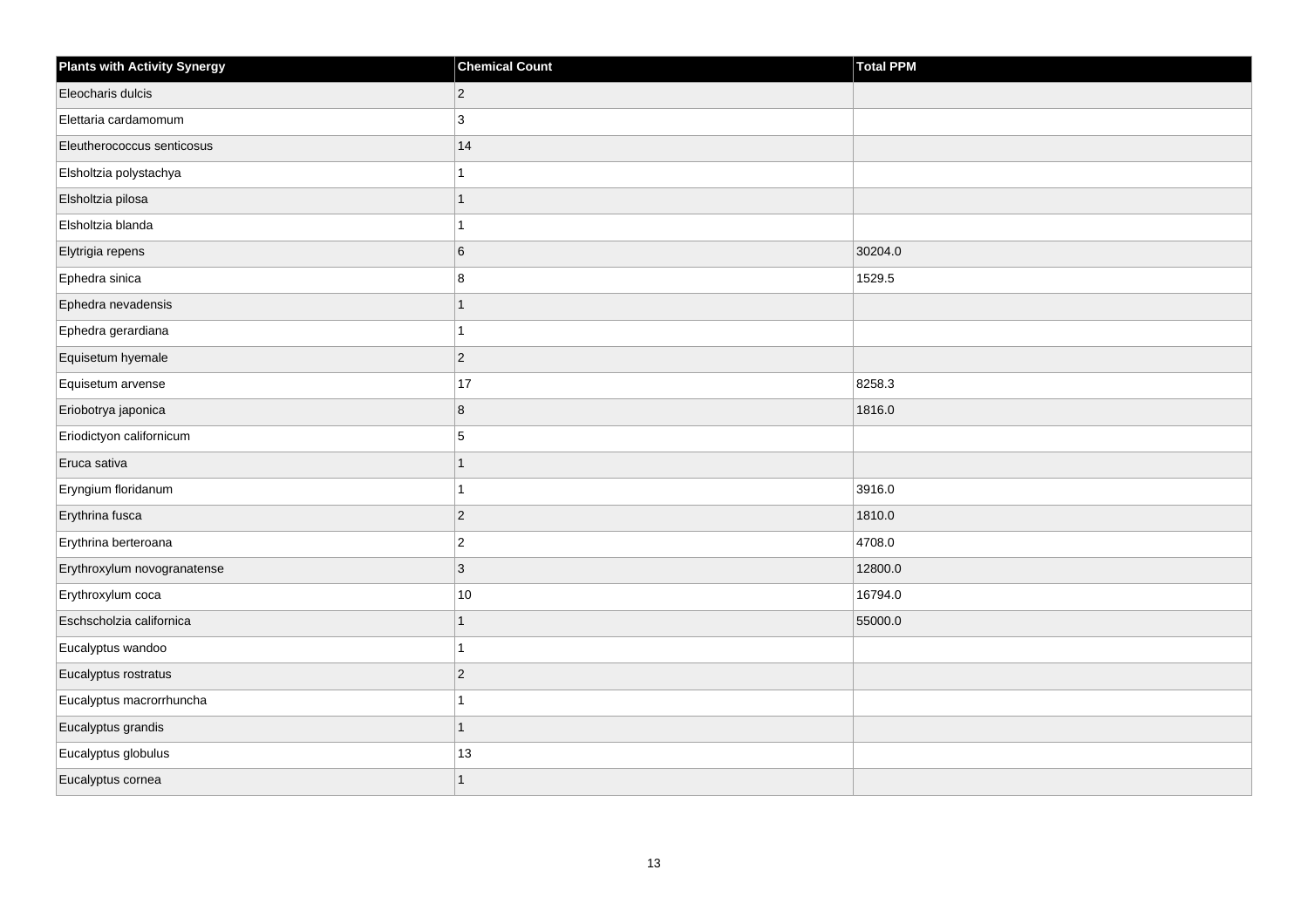| <b>Plants with Activity Synergy</b> | <b>Chemical Count</b>   | <b>Total PPM</b>  |
|-------------------------------------|-------------------------|-------------------|
| Eucalyptus citriodora               | $\overline{4}$          |                   |
| Eucalyptus bridgesiana              | $\overline{1}$          |                   |
| Eucalyptus brassiana                | $\overline{c}$          |                   |
| Eucommia ulmoides                   | $\overline{3}$          |                   |
| Eugenia uniflora                    | $\overline{\mathbf{c}}$ |                   |
| Eugenia floribunda                  | $\overline{c}$          |                   |
| Eugenia brasiliensis                | $\overline{c}$          |                   |
| Euonymus atropurpureus              | $\overline{1}$          |                   |
| Eupatorium perfoliatum              | 8                       |                   |
| Eupatorium odoratum                 | $\overline{1}$          |                   |
| Euphorbia pulcherrima               | $\overline{c}$          |                   |
| Euphorbia lathyris                  | $\overline{3}$          |                   |
| Euphorbia hirta                     | 8                       | 886.0             |
| Euphrasia officinalis               | 12                      | 285.4             |
| Fagopyrum esculentum                | $15\,$                  | 468984.4          |
| Fallopia japonica                   | 6                       | 1480000.0         |
| Feijoa sellowiana                   | 1                       |                   |
| Ferula sumbul                       | $\mathbf{1}$            |                   |
| Ferula assa-foetida                 | $\overline{2}$          | 1200.0            |
| Ficus carica                        | 16                      | 23708.0           |
| Filipendula ulmaria                 | 8                       |                   |
| Foeniculum vulgare                  | 21                      | 163840.0          |
| Forsythia suspensa                  | $\overline{\mathbf{c}}$ | 2000.0            |
| Fragaria spp                        | 16                      | 23746.004         |
| Frangula purshiana                  | 5                       | 103.1             |
| Frangula alnus                      | 6                       | 400.0             |
| Fucus vesiculosus                   | 5                       | 614.3000000000001 |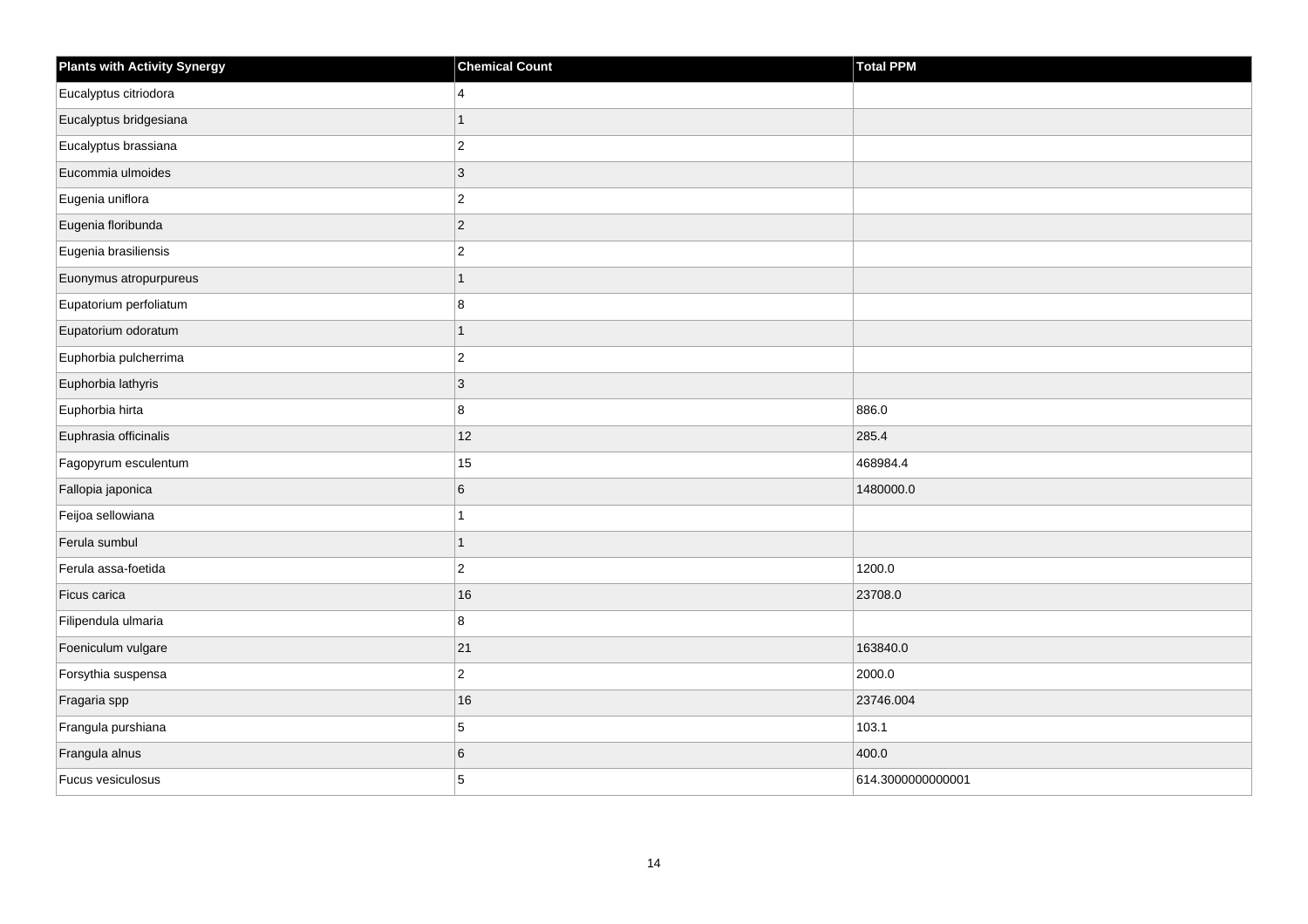| <b>Plants with Activity Synergy</b> | <b>Chemical Count</b> | Total PPM |
|-------------------------------------|-----------------------|-----------|
| Galega officinalis                  | $\vert 4 \vert$       |           |
| Galium odoratum                     | 1                     |           |
| Ganoderma lucidum                   | $\overline{1}$        |           |
| Garcinia mangostana                 | $ 2\rangle$           |           |
| Garcinia cambogia                   | 1                     |           |
| Gardenia jasminoides                | $\overline{2}$        |           |
| Gastrodia elata                     | $\mathbf{1}$          |           |
| Gaultheria procumbens               | 8                     | 15840.0   |
| Gaultheria fragrantissima           | $ 2\rangle$           |           |
| Gelsemium sempervirens              | 1                     |           |
| Genipa americana                    | $ 2\rangle$           | 2040.0    |
| Genista tinctoria                   | $\vert$ 2             |           |
| Gentiana lutea                      | 7                     | 385.8     |
| Geranium thunbergii                 | 8                     | 1000000.0 |
| Geranium maculatum                  | 1                     |           |
| Ginkgo biloba                       | 19                    | 1098.0    |
| Glechoma hederacea                  | 9                     | 50000.0   |
| Gleditsia triacanthos               | $ 2\rangle$           |           |
| Gliricidia sepium                   | $ 2\rangle$           | 6300.0    |
| Glycine max                         | 22                    | 7540.25   |
| Glycyrrhiza uralensis               | $\overline{7}$        |           |
| Glycyrrhiza glabra                  | 16                    | 673867.1  |
| Gossypium sp                        | 8                     | 70960.0   |
| Guaiacum sp.                        | $\vert$ 2             |           |
| Guarea rusbyi                       | $\overline{1}$        |           |
| Guatteria discolor                  | 1                     |           |
| Guazuma tomentosa                   | $\overline{2}$        |           |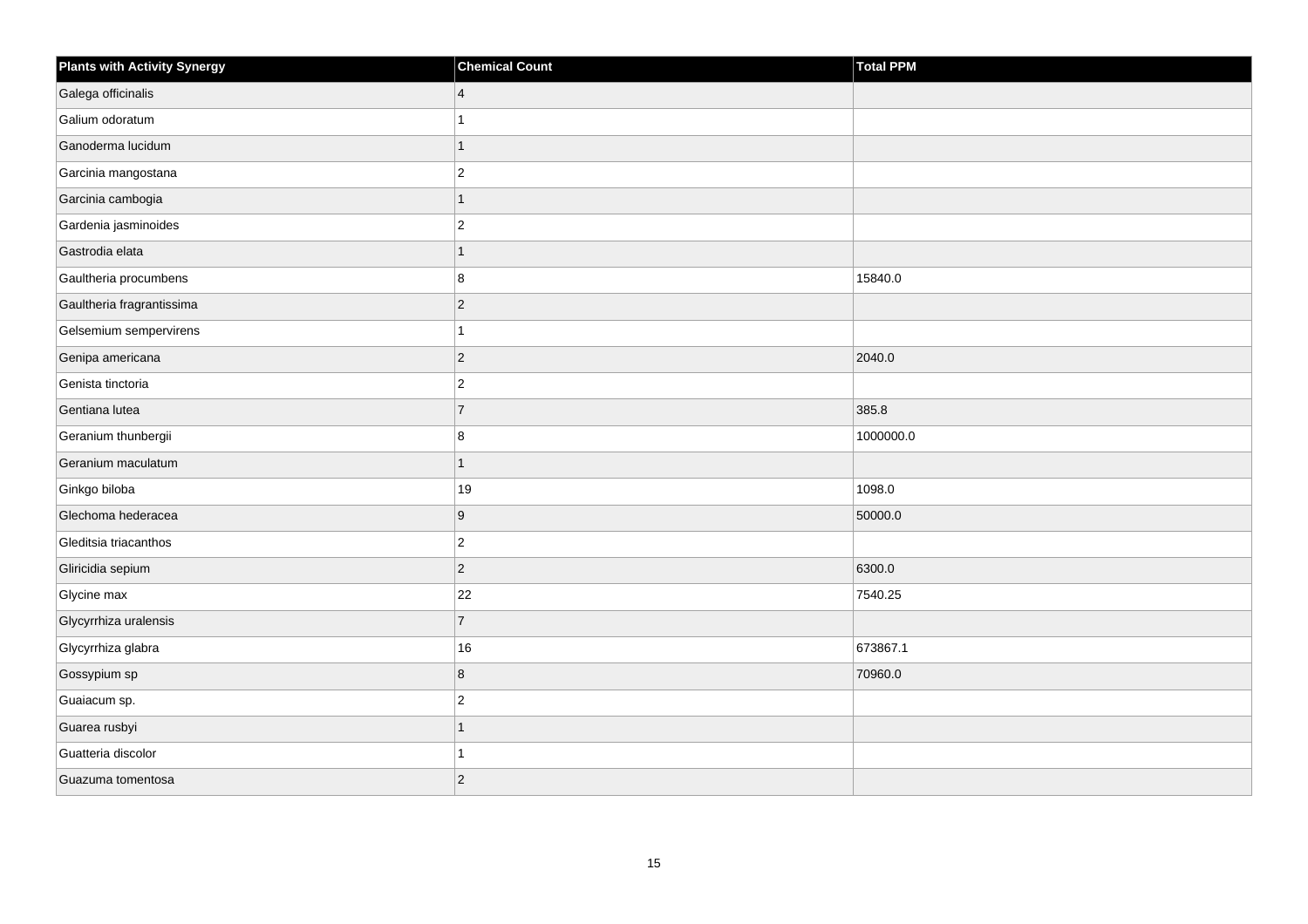| <b>Plants with Activity Synergy</b> | <b>Chemical Count</b>   | <b>Total PPM</b> |
|-------------------------------------|-------------------------|------------------|
| Gymnema sylvestre                   | 3                       |                  |
| Haematoxylum campechianum           | $\overline{2}$          |                  |
| Hamamelis virginiana                | $\overline{\mathbf{4}}$ | 217600.0         |
| Hamelia patens                      | 1                       | 600000.0         |
| Harpagophytum procumbens            | 6                       | 16.5             |
| Hedeoma pulegioides                 | $\overline{\mathbf{4}}$ | 38600.0          |
| Hedeoma drummondii                  |                         | 7618.0           |
| Hedera helix                        | $\overline{\mathbf{A}}$ |                  |
| Helianthemum glomeratum             | 3                       |                  |
| Helianthus tuberosus                | $\overline{2}$          | 624.0            |
| Helianthus annuus                   | 14                      | 196910.4         |
| Helichrysum angustifolium           | $\overline{2}$          |                  |
| Hemidesmus indicus                  | $\overline{2}$          |                  |
| Hesperis matronalis                 |                         |                  |
| Hibiscus sabdariffa                 | 8                       | 10158.3          |
| Hibiscus rosa-sinensis              | 3                       |                  |
| Hierochloe odorata                  |                         |                  |
| Hippophae rhamnoides                | $\overline{7}$          |                  |
| Holarrhena pubescens                | 5                       | 45600.0          |
| Hordeum vulgare                     | 17                      | 8616.0           |
| Houttuynia cordata                  | 8                       |                  |
| Humulus lupulus                     | 15                      | 7587.5           |
| Huperzia spp                        | $\overline{c}$          |                  |
| Hura crepitans                      | $\overline{2}$          |                  |
| Hyacinthus orientalis               | 3                       | 81.8             |
| Hydnocarpus kurzii                  |                         |                  |
| Hydrangea paniculata                |                         | 82000.0          |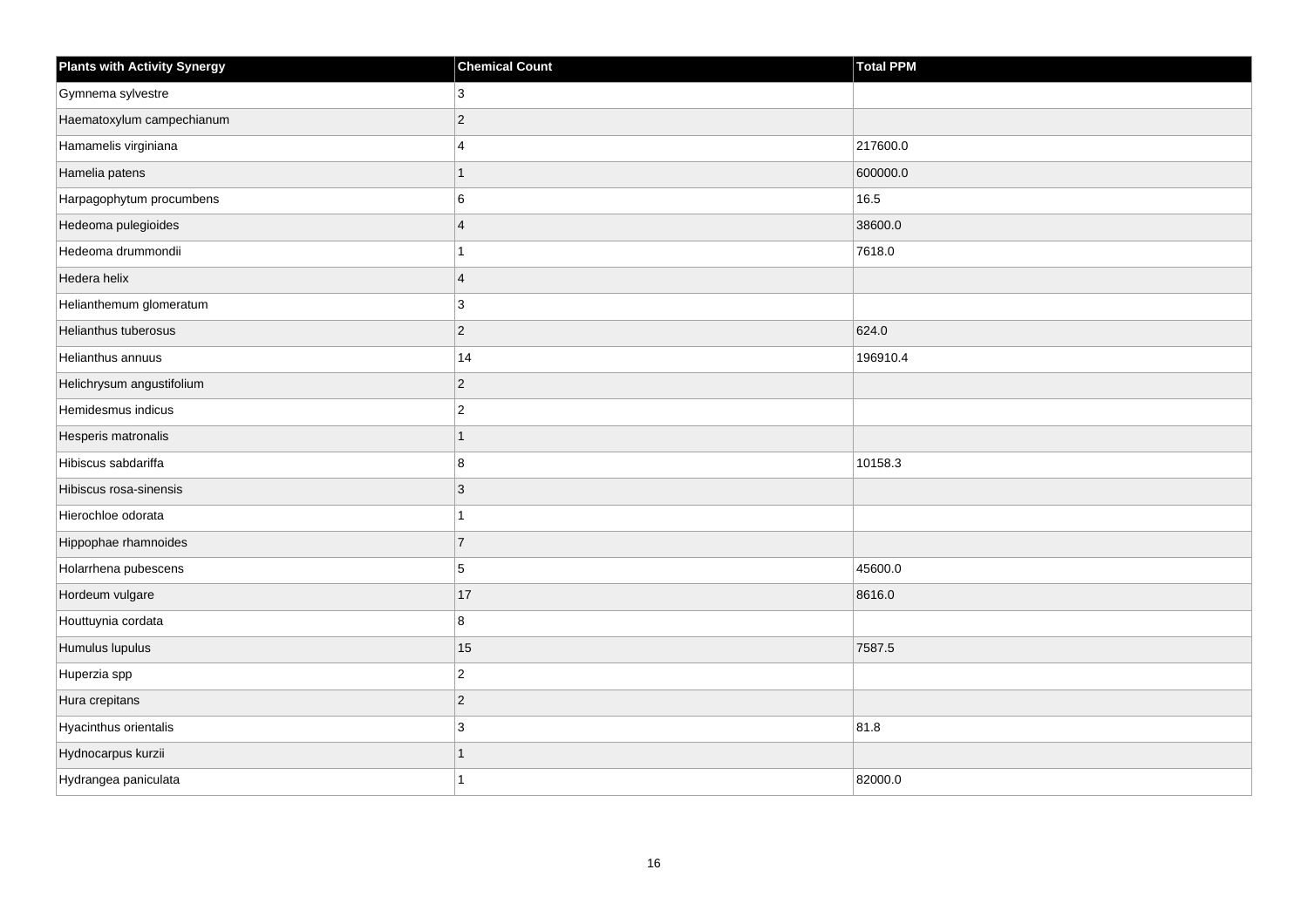| <b>Plants with Activity Synergy</b> | <b>Chemical Count</b> | Total PPM |
|-------------------------------------|-----------------------|-----------|
| Hydrangea arborescens               | 6                     | 17.6      |
| Hydrastis canadensis                | 5                     | 1382.9    |
| Hylocereus undatus                  | $ 2\rangle$           |           |
| Hylocereus guatemalensis            | $ 2\rangle$           |           |
| Hyoscyamus niger                    | $ 2\rangle$           |           |
| Hypericum perforatum                | $19$                  | 43390.0   |
| Hyptis suaveolens                   | $\overline{1}$        |           |
| Hyptis dilatata                     | 1                     |           |
| Hyssopus officinalis                | 9                     | 332342.0  |
| Ilex paraguariensis                 | $\overline{4}$        | 640000.0  |
| Illicium verum                      | $\overline{4}$        | 135450.0  |
| Inga feuillei                       | $\mathbf{1}$          |           |
| Inga edulis                         | $ 2\rangle$           |           |
| Inonotus obliquus                   | 3                     |           |
| Inula helenium                      | $\overline{4}$        |           |
| Ipomoea purga                       | 1                     | 320000.0  |
| Ipomoea batatas                     | $\overline{7}$        | 12724.0   |
| Ipomoea aquatica                    | 3                     | 17960.0   |
| Iris x germanica                    | $\overline{4}$        | 19860.0   |
| Iris versicolor                     | 1                     |           |
| Isatis tinctoria                    | $ 2\rangle$           |           |
| Isodon grandifolius                 | $\mathbf{1}$          |           |
| Jasminum officinale                 | $ 2\rangle$           | 20.0      |
| Jateorhiza palmata                  | 1                     |           |
| Jatropha gossypifolia               | $\overline{1}$        |           |
| Jatropha curcas                     | 1                     | 748000.0  |
| Juglans regia                       | 15                    | 3490506.0 |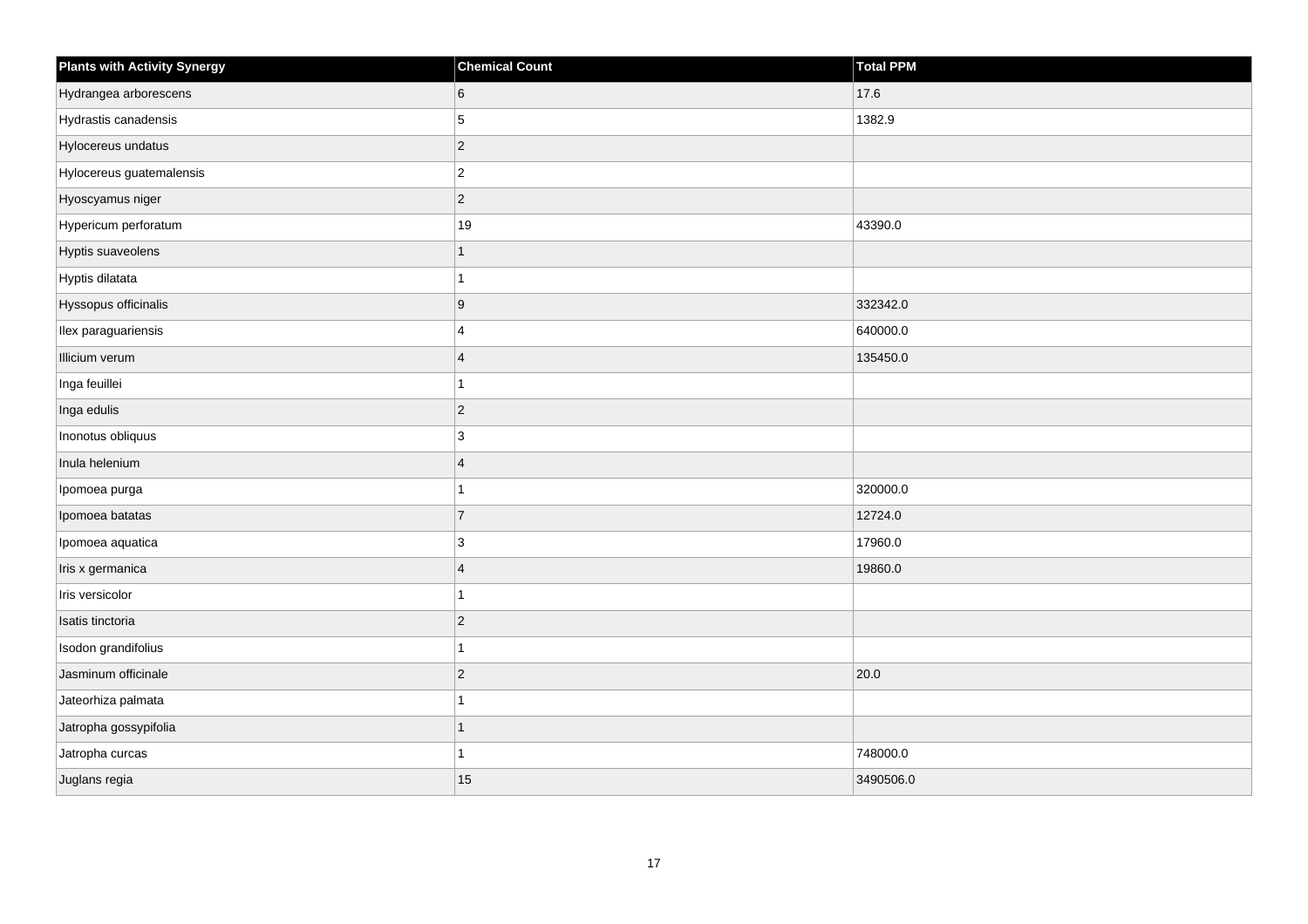| <b>Plants with Activity Synergy</b> | <b>Chemical Count</b> | Total PPM          |
|-------------------------------------|-----------------------|--------------------|
| Juglans nigra                       | 12                    | 588005.24          |
| Juglans cinerea                     | $\overline{2}$        | 0.2                |
| Juniperus virginiana                | 3                     | 344000.08          |
| Juniperus sabina                    | $\overline{2}$        |                    |
| Juniperus communis                  | 17                    | 206226.80000000002 |
| Justicia pectoralis                 | $\overline{c}$        | 4090.0             |
| Kalanchoe spathulata                | $\overline{2}$        |                    |
| Kalanchoe pinnata                   | 6                     |                    |
| Kalanchoe daegrimontiana            |                       |                    |
| Krameria triandra                   | 3                     |                    |
| Lablab purpureus                    | $\overline{c}$        | 2264.08            |
| Lactuca virosa                      | $\overline{c}$        |                    |
| Lactuca scariola                    | $\overline{2}$        |                    |
| Lactuca sativa                      | 9                     | 6658.116           |
| Lagenaria siceraria                 | $\overline{2}$        | 5190.0             |
| Lagerstroemia indica                | 1                     |                    |
| Lagochilus inebrians                |                       | 160000.0           |
| Lantana camara                      | $\overline{2}$        |                    |
| Larrea tridentata                   | 3                     | 1816.9             |
| Laurus nobilis                      | $11$                  | 7886.0             |
| Lavandula x intermedia              | $\overline{2}$        | 10000.0            |
| Lavandula latifolia                 | $\overline{2}$        | 14018.0            |
| Lavandula angustifolia              | $\overline{2}$        | 504000.0           |
| Lawsonia inermis                    | $\overline{2}$        |                    |
| Ledum palustre                      | $\overline{c}$        |                    |
| Lens culinaris                      | 5                     | 1424.0             |
| Leonurus cardiaca                   | $\overline{7}$        | 360084.0           |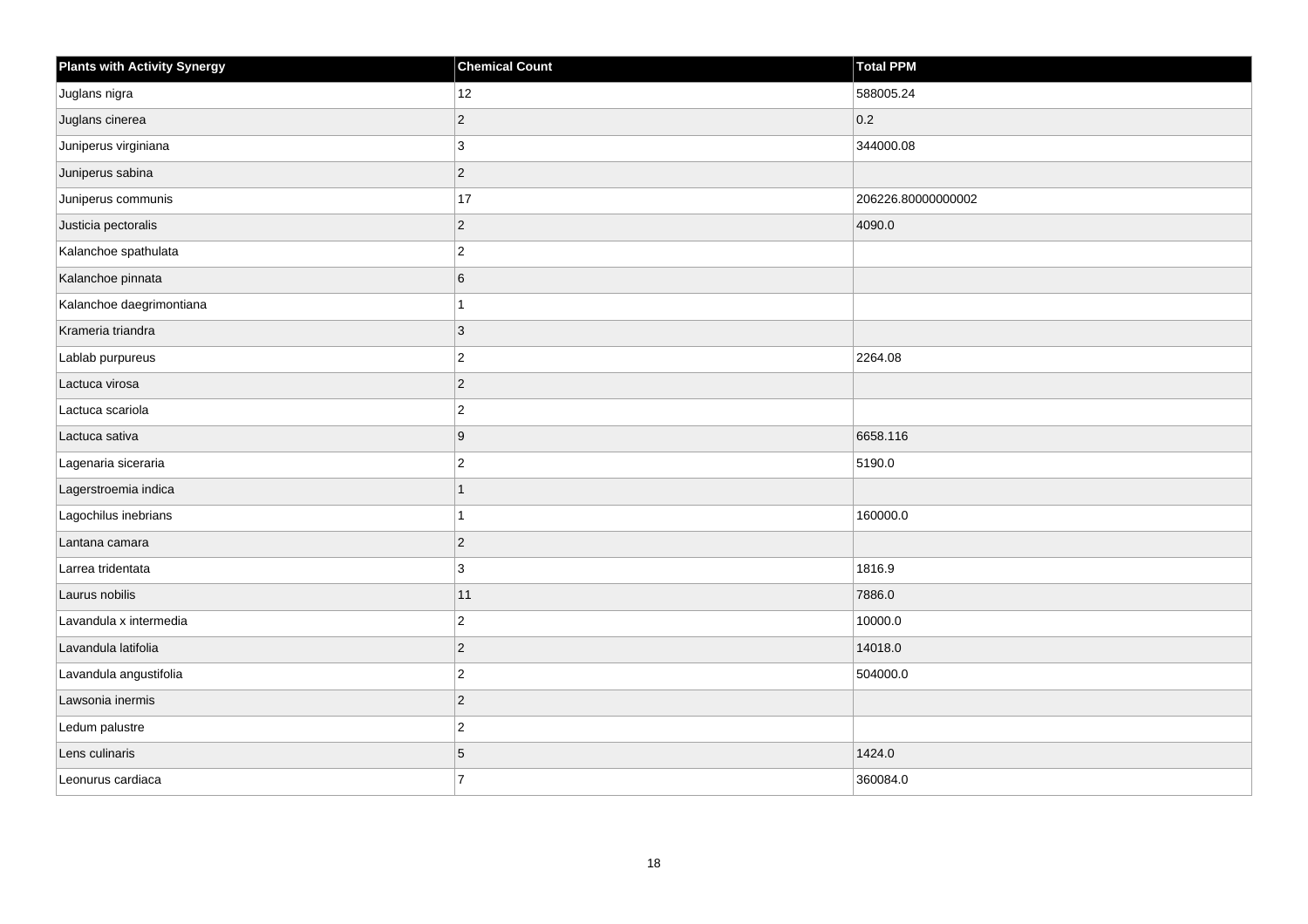| <b>Plants with Activity Synergy</b> | <b>Chemical Count</b> | Total PPM |
|-------------------------------------|-----------------------|-----------|
| Lepechinia urbanii                  |                       |           |
| Lepechinia hastata                  |                       |           |
| Lepechinia calycina                 | 1                     | 20.0      |
| Lepidium sativum                    | 3                     | 17864.0   |
| Lepidium meyenii                    | $\overline{2}$        |           |
| Levisticum officinale               | 5                     |           |
| Licania platypus                    | $\overline{2}$        |           |
| Ligustrum vulgare                   | 3                     | 1940000.0 |
| Ligustrum lucidum                   | $\overline{2}$        |           |
| Ligustrum japonicum                 | 6                     |           |
| Limonia acidissima                  |                       |           |
| Lindera benzoin                     |                       |           |
| Linum usitatissimum                 | 6                     | 104.642   |
| Lippia graveolens                   | 3                     | 310.0     |
| Lippia dulcis                       | 1                     |           |
| Liquidambar styraciflua             | 4                     | 0.8       |
| Liquidambar orientalis              | 3                     |           |
| Lobelia inflata                     | 3                     | 4617.0    |
| Lonicera japonica                   | 6                     | 1760000.0 |
| Ludwigia perennis                   |                       |           |
| Ludwigia adscendens                 | 1                     |           |
| Luffa aegyptiaca                    | $\overline{2}$        | 25926.0   |
| Lupinus mutabilis                   |                       | 5.0       |
| Lupinus albus                       | $\overline{2}$        |           |
| Lycium chinense                     | 8                     | 2394.0    |
| Lycium barbarum                     |                       |           |
| Lycopersicon esculentum             | 16                    | 54576.068 |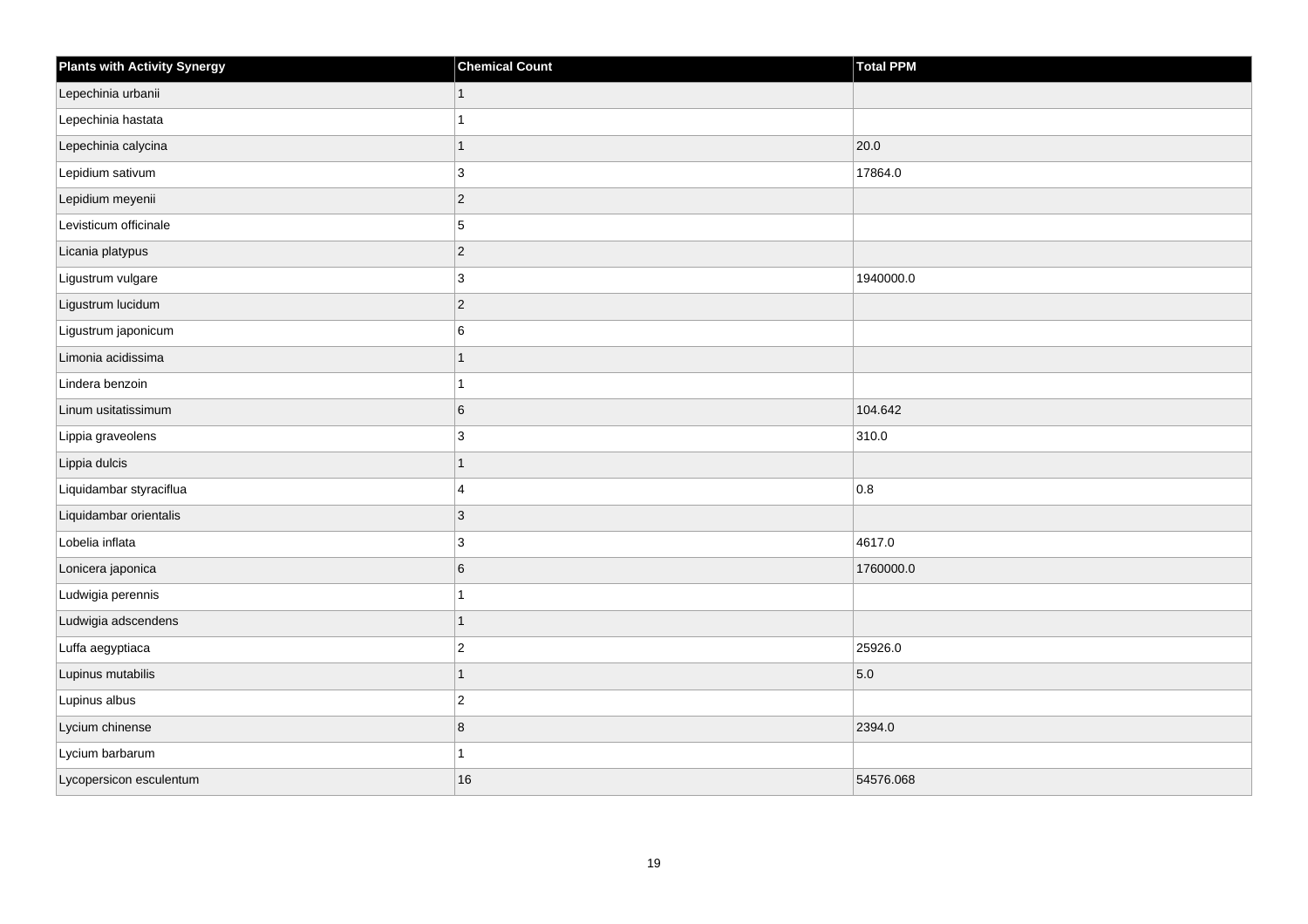| <b>Plants with Activity Synergy</b> | <b>Chemical Count</b>   | <b>Total PPM</b> |
|-------------------------------------|-------------------------|------------------|
| Lycopodium selago                   | 5                       |                  |
| Lycopodium clavatum                 | 3                       |                  |
| Lycopus virginicus                  | 5                       |                  |
| Lycopus europeus                    | 5                       | 74000.0          |
| Lythrum salicaria                   | $\overline{2}$          | 1788000.0        |
| Macadamia spp                       | $\overline{2}$          |                  |
| Maclura pomifera                    | $\overline{7}$          |                  |
| Magnolia officinalis                | $\overline{\mathbf{A}}$ |                  |
| Magnolia obovata                    |                         |                  |
| Magnolia kobus                      | 5                       | 1000.0           |
| Magnolia fargesii                   |                         |                  |
| Magnolia denudata                   | 3                       |                  |
| Mahonia repens                      |                         |                  |
| Mahonia aquifolium                  | $\overline{4}$          |                  |
| Malpighia glabra                    | $\overline{c}$          | 344600.0         |
| Malus domestica                     | 21                      | 12106.0          |
| Malva sylvestris                    | $\overline{c}$          | 6490.0           |
| Malva parviflora                    | 1                       | 9490.0           |
| Malva neglecta                      | $\overline{2}$          | 2350.0           |
| Mammea americana                    | 3                       |                  |
| Mangifera indica                    | 6                       | 973060.0         |
| Manihot esculenta                   | $\overline{c}$          | 23360.0          |
| Manilkara zapota                    | 3                       |                  |
| Maranta arundinacea                 | 8                       | 430.0            |
| Marrubium vulgare                   | $\overline{7}$          | 280000.0         |
| Marsdenia reichenbachii             | 1                       |                  |
| Matricaria recutita                 | 8                       |                  |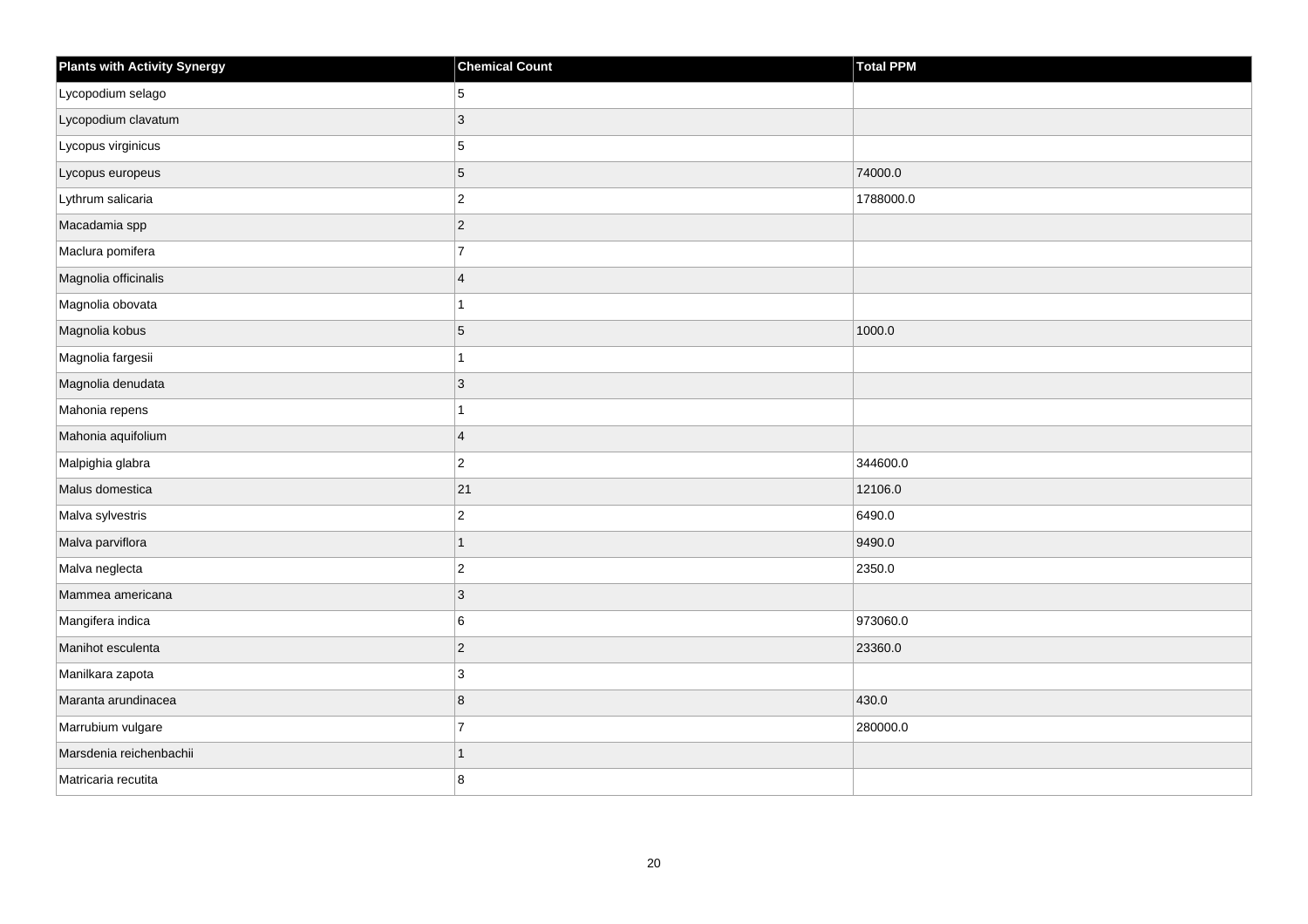| <b>Plants with Activity Synergy</b> | <b>Chemical Count</b>   | <b>Total PPM</b>  |
|-------------------------------------|-------------------------|-------------------|
| Mauritia flexuosa                   | 1                       |                   |
| Medicago sativa                     | 14                      | 124136.082        |
| Melaleuca viridiflora               |                         |                   |
| Melaleuca leucadendra               | 3                       |                   |
| Melaleuca bracteata                 | $\overline{2}$          |                   |
| Melia azedarach                     | 11                      | 1040000.0         |
| Melicoccus bijugatas                | 3                       |                   |
| Melilotus officinalis               | 8                       |                   |
| Melissa officinalis                 | 8                       | 55400.0           |
| Mentha x rotundifolia               | 3                       | 71200.0           |
| Mentha x piperita                   | 12                      | 66087.13999999998 |
| Mentha spicata                      | 9                       | 110835.0          |
| Mentha pulegium                     | 8                       | 238330.0          |
| Mentha longifolia                   | 5                       | 16320.0           |
| Mentha arvensis var. piperascens    | $\mathbf{3}$            | 56456.0           |
| Mentha aquatica                     | 3                       | 350340.0          |
| Menyanthes trifoliata               | 15                      | 124094.0          |
| Mercurialis annua                   | $\mathbf{2}$            | 134000.0          |
| Metrosideros sclerocarpa            | 1                       |                   |
| Micromeria thymifolia               |                         |                   |
| Micromeria myrtifolia               | $\overline{\mathbf{4}}$ |                   |
| Micromeria juliana                  | 3                       |                   |
| Micromeria fruticosa                | $\boldsymbol{\Delta}$   |                   |
| Micromeria dalmatica                |                         |                   |
| Micromeria croatica                 | 1                       |                   |
| Micromeria congesta                 | 4                       |                   |
| Mimosa pudica                       | 3                       | 407000.0          |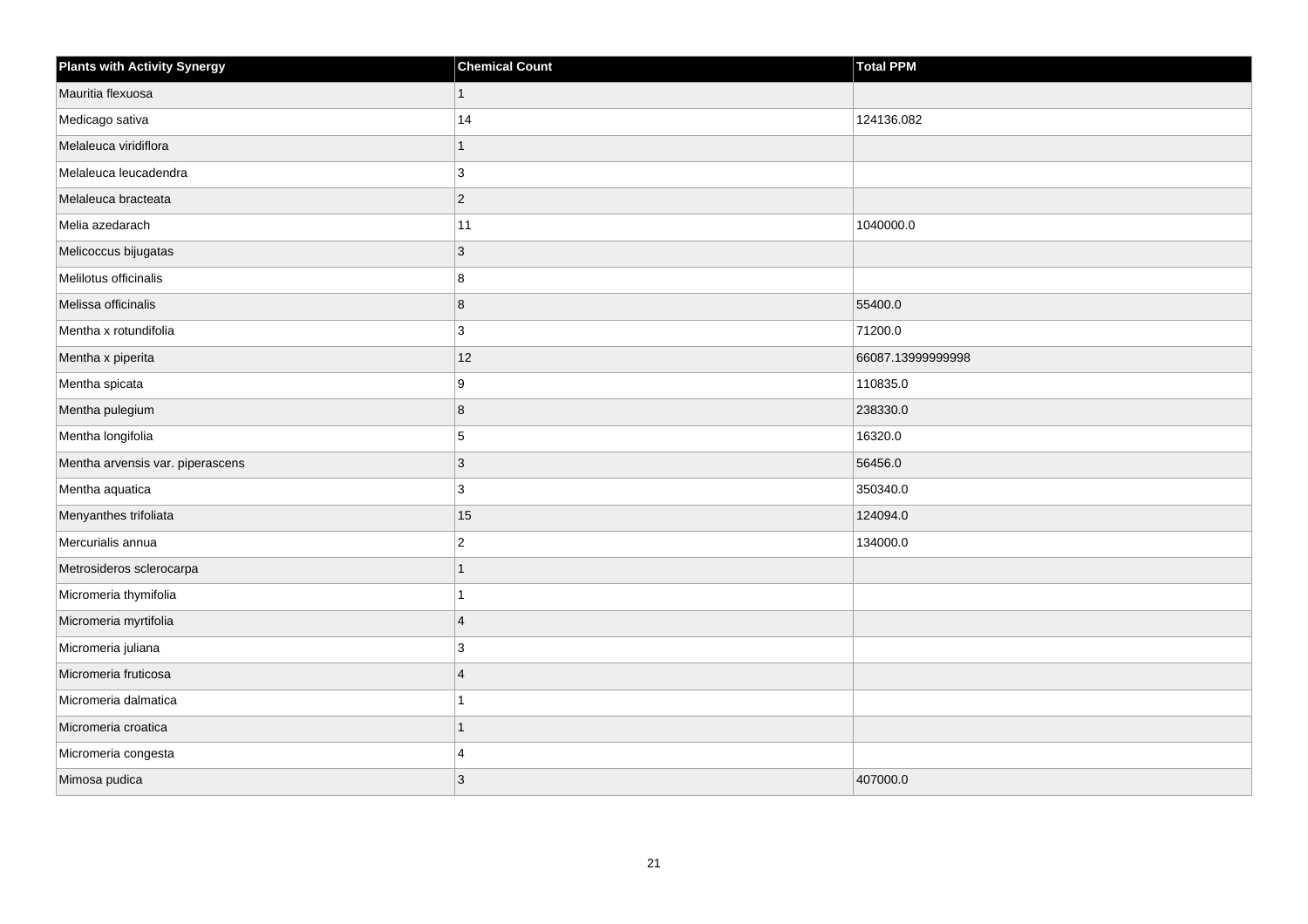| <b>Plants with Activity Synergy</b> | <b>Chemical Count</b> | Total PPM |
|-------------------------------------|-----------------------|-----------|
| Mimulus glabratus                   | $\overline{2}$        | 5052.0    |
| Minthostachys mollis                | 1                     |           |
| Mitchella repens                    |                       |           |
| Mitragyna speciosa                  | 1                     |           |
| Moldavica thymiflora                |                       |           |
| Momordica charantia                 | 5                     | 98414.0   |
| Monarda russeliana                  | 3                     | 4974.0    |
| Monarda punctata                    | 3                     | 80766.0   |
| Monarda media                       | $\overline{c}$        | 8056.0    |
| Monarda lindheimeri                 | $\overline{c}$        | 14084.0   |
| Monarda fistulosa                   | 4                     | 121796.0  |
| Monarda didyma                      | 5                     | 36150.0   |
| Monarda citriodora                  | 3                     | 17374.0   |
| Morinda citrifolia                  | $\overline{4}$        | 6379.0    |
| Moringa oleifera                    | 8                     |           |
| Morus alba                          | 12                    | 128096.0  |
| Mucuna pruriens                     |                       |           |
| Muntingia calabura                  | $\overline{2}$        |           |
| Murraya sp                          | $\overline{2}$        | 1234.0    |
| Murraya koenigii                    | $\overline{4}$        |           |
| Musa x paradisiaca                  | 11                    | 3861.58   |
| Myrciaria dubia                     | 3                     |           |
| Myrciaria cauliflora                | $\overline{2}$        |           |
| Myrica cerifera                     | $\overline{4}$        | 1349.4    |
| Myristica fragrans                  | 5                     | 2440.0    |
| Myroxylon balsamum                  | $\overline{4}$        | 16000.0   |
| Myrrhis odorata                     |                       |           |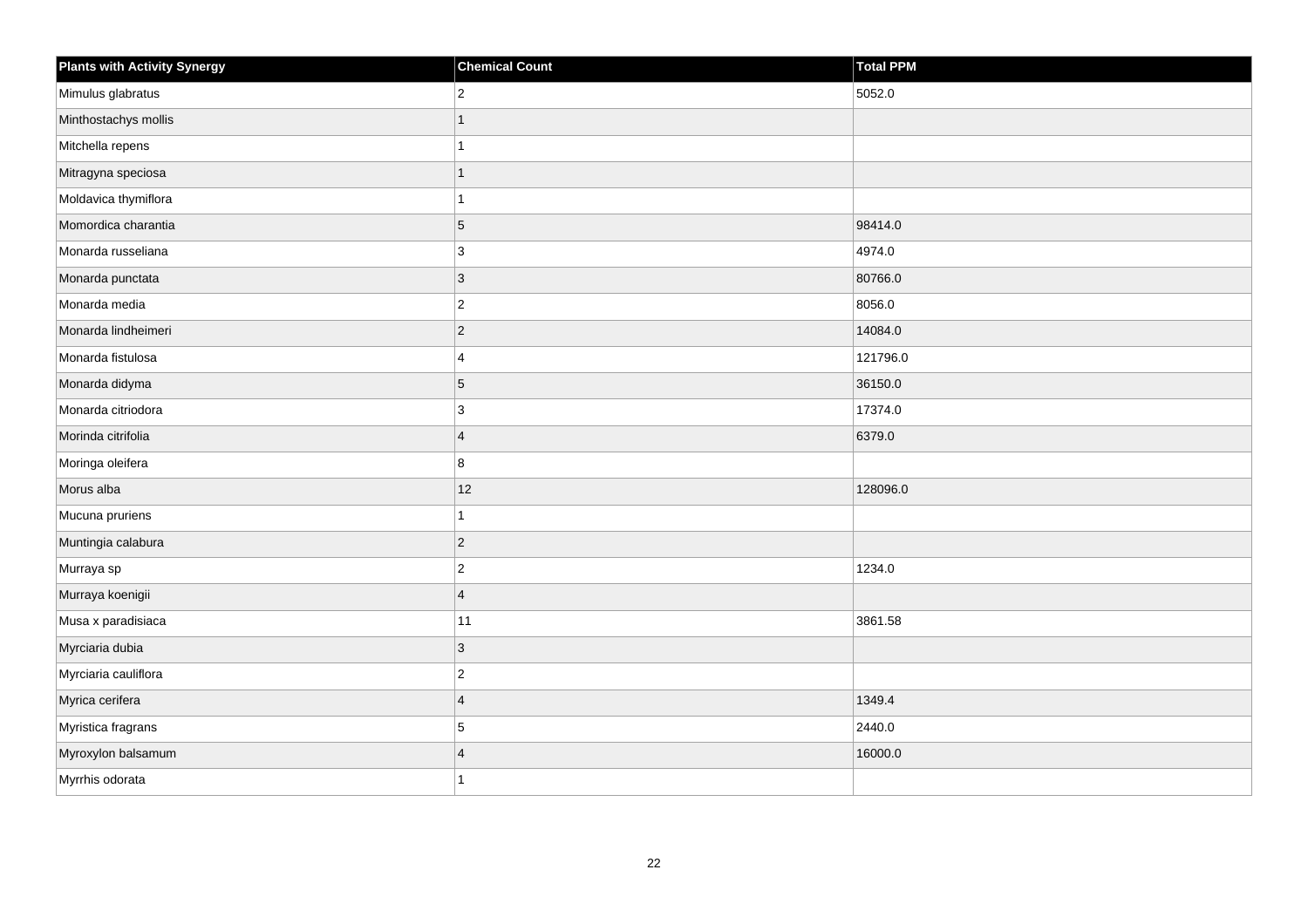| <b>Plants with Activity Synergy</b> | <b>Chemical Count</b> | Total PPM          |
|-------------------------------------|-----------------------|--------------------|
| Myrtus communis                     | 6                     | 560030.0           |
| Nandina domestica                   |                       |                    |
| Narcissus tazetta                   | 1                     |                    |
| Nasturtium officinale               | 3                     | 28500.0            |
| Nelumbo nucifera                    | $\overline{7}$        | 30.36              |
| Nepeta racemosa                     | 3                     |                    |
| Nepeta cataria                      | $\overline{7}$        | 4135.3             |
| Nerium oleander                     | 3                     |                    |
| Nicotiana tabacum                   | 12                    | 20050.0            |
| Nicotiana glauca                    |                       | 42000.0            |
| Nigella sativa                      | $\boldsymbol{\Delta}$ | 5154.0             |
| Ocimum tenuiflorum                  | $\overline{7}$        |                    |
| Ocimum suave                        | $\overline{2}$        |                    |
| Ocimum sp                           |                       |                    |
| Ocimum sanctum                      | 5                     |                    |
| Ocimum kilimandscharicum            |                       |                    |
| Ocimum gratissimum                  | $\overline{4}$        |                    |
| Ocimum canum                        | $\overline{c}$        |                    |
| Ocimum basilicum                    | 15                    | 198906.0           |
| Oenanthe javanica                   | $\overline{2}$        |                    |
| Oenanthe crocata                    |                       |                    |
| Oenanthe aquatica                   |                       |                    |
| Oenothera biennis                   | $10$                  | 854124.0           |
| Olea europaea                       | $13$                  | 254.6              |
| Ononis spinosa                      | 12                    |                    |
| Opopanax chironium                  |                       |                    |
| Opuntia ficus-indica                | 6                     | 3825.7799999999997 |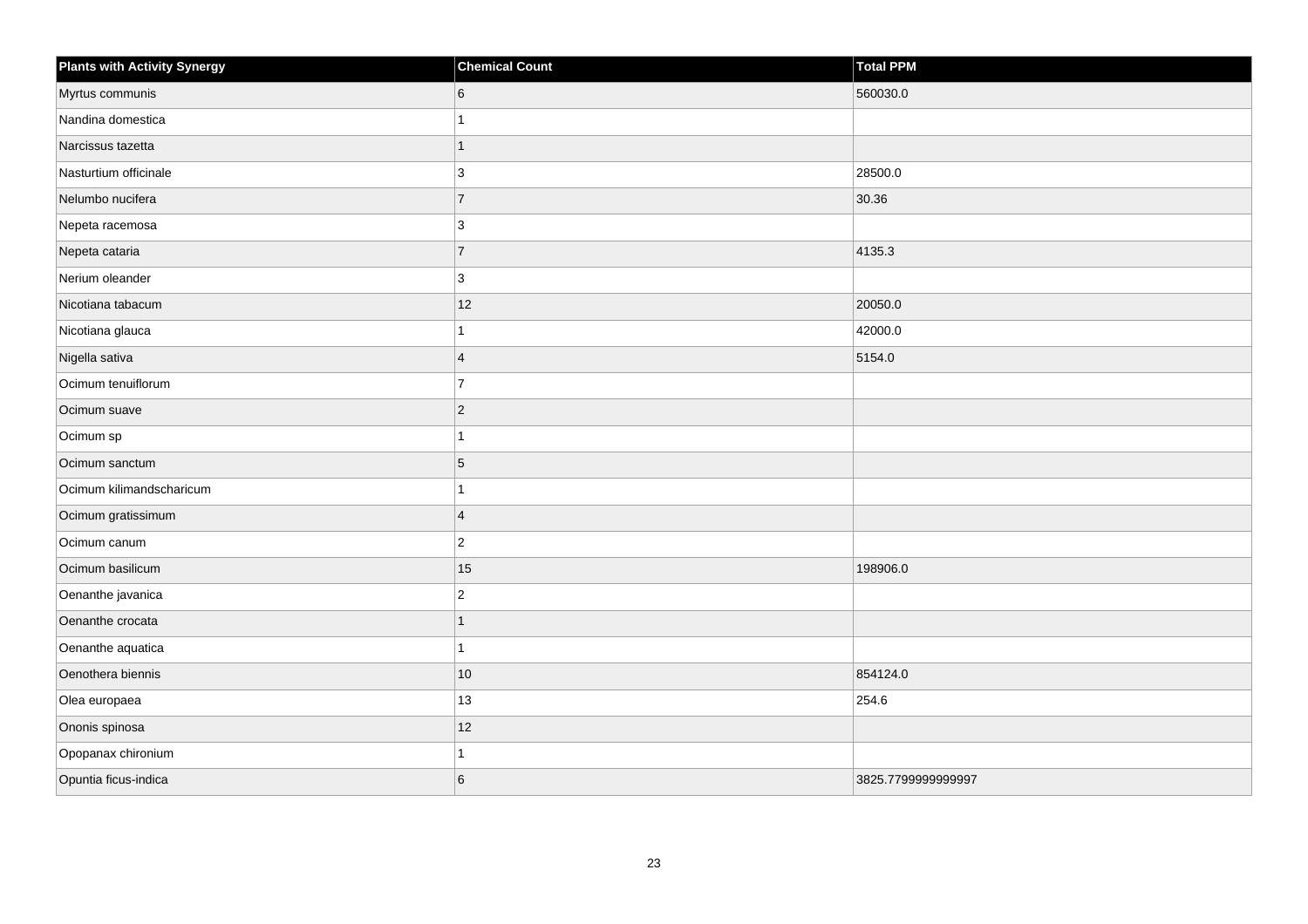| Plants with Activity Synergy | <b>Chemical Count</b> | Total PPM |
|------------------------------|-----------------------|-----------|
| Origanum vulgare             | 20                    | 251294.0  |
| Origanum syriacum            | $\overline{2}$        |           |
| Origanum sipyleum            | $\mathbf 2$           |           |
| Origanum onites              | $\overline{4}$        | 16792.0   |
| Origanum minutiflorum        | $\overline{4}$        |           |
| Origanum majorana            | 10                    | 87633.0   |
| Origanum creticum            | $\overline{c}$        |           |
| Oryza sativa                 | $\boldsymbol{9}$      |           |
| Oxalis tuberosa              | $\mathbf 2$           | 4568.4    |
| Pachira macrocarpa           | $\vert$ 2             | 536.0     |
| Pachira aquatica             | $\mathbf{1}$          | 108000.0  |
| Pachyrhizus erosus           | $\vert$ 2             | 3690.0    |
| Paeonia suffruticosa         | 3                     |           |
| Paeonia officinalis          | $\mathbf 2$           |           |
| Paeonia moutan               | $\mathbf{3}$          |           |
| Paeonia lactiflora           | $\overline{4}$        |           |
| Panax quinquefolius          | 5                     | 144.0     |
| Panax notoginseng            | $\mathbf{1}$          |           |
| Panax ginseng                | 9                     | 27.5      |
| Panicum maximum              | $\mathbf{1}$          |           |
| Papaver somniferum           | $\overline{7}$        |           |
| Parthenium integrifolium     | $\mathbf{3}$          |           |
| Passiflora quadrangularis    | $\mathbf 2$           | 6752.0    |
| Passiflora mollissima        | $\vert$ 2             |           |
| Passiflora ligularis         | $\overline{c}$        |           |
| Passiflora incarnata         | $\,6\,$               |           |
| Passiflora foetida           | $\overline{2}$        |           |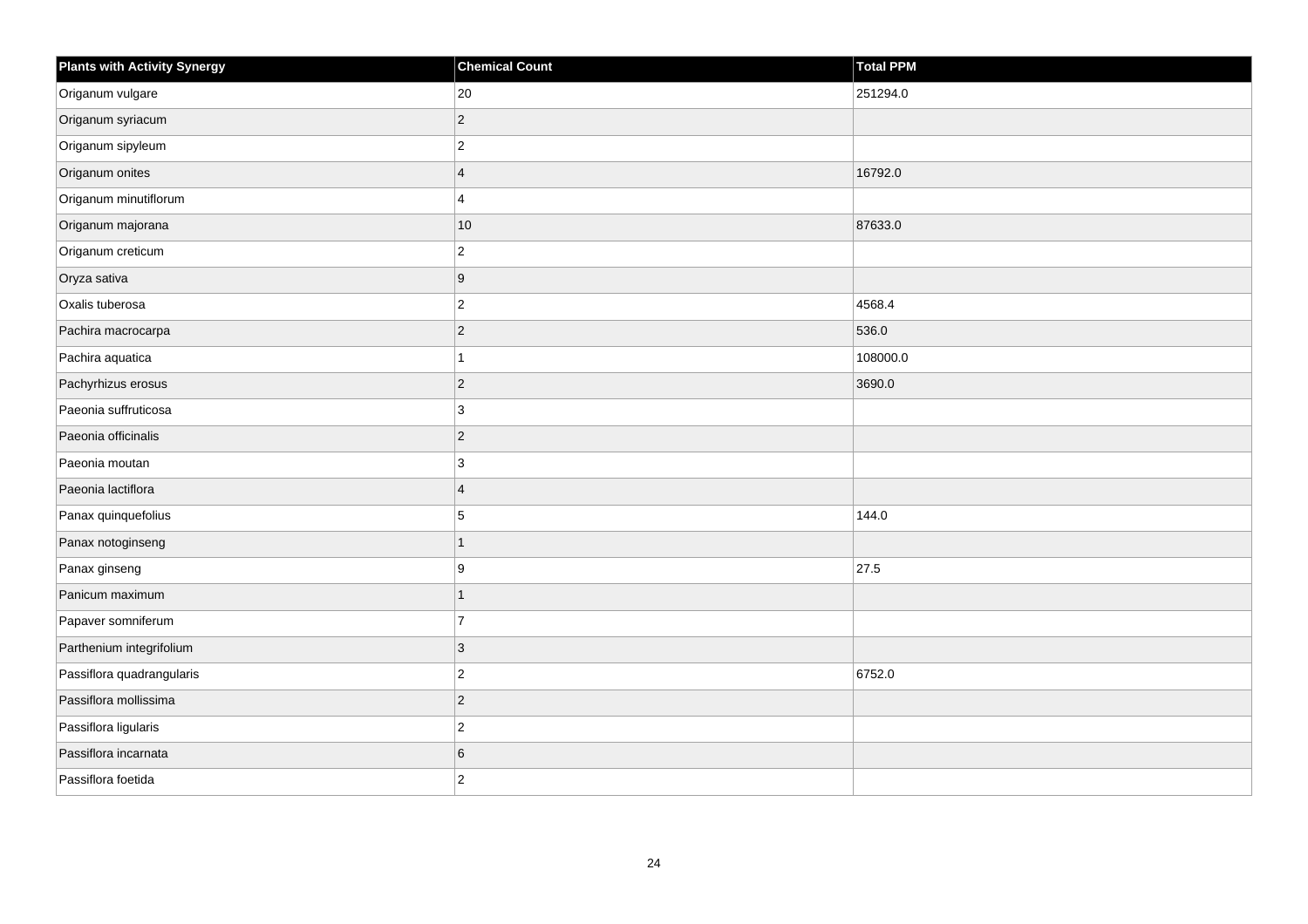| <b>Plants with Activity Synergy</b> | <b>Chemical Count</b> | Total PPM |
|-------------------------------------|-----------------------|-----------|
| Passiflora edulis                   | $\overline{2}$        |           |
| Pastinaca sativa                    | 5                     | 1662.0    |
| Paullinia cupana                    | 1                     | 480000.0  |
| Pausinystalia johimbe               |                       |           |
| Pelargonium roseum                  | 1                     |           |
| Pelargonium citrosum                | 1                     |           |
| Peperomia pereskiifolia             | $\overline{c}$        |           |
| Peperomia pelucida                  | $\overline{2}$        |           |
| Pereskia aculeata                   | $\overline{c}$        |           |
| Perideridia gairdneri               | $\overline{2}$        | 614.0     |
| Perilla frutescens                  | $\overline{7}$        | 7730.0    |
| Persea schiedeana                   | $\overline{c}$        |           |
| Persea americana                    | 9                     | 190172.0  |
| Petasites japonicus                 | $\overline{4}$        | 11451.0   |
| Petasites hybridus                  | $\mathbf{3}$          |           |
| Petiveria alliacea                  | $\overline{2}$        |           |
| Petroselinum crispum                | 15                    | 76315.042 |
| Peucedanum ostruthium               | 3                     |           |
| Peumus boldus                       | 6                     | 1850.0    |
| Pfaffia paniculata                  | 1                     |           |
| Phaseolus vulgaris                  | 8                     | 32228.636 |
| Phaseolus lunatus                   | 3                     | 2313.2    |
| Phaseolus coccineus                 | 3                     | 586.5     |
| Phaseolus acutifolius               | 1                     |           |
| Phaseolus aborigineus               | $\overline{1}$        |           |
| Phellodendron amurense              | 1                     |           |
| Phoenix dactylifera                 | 10                    | 133507.2  |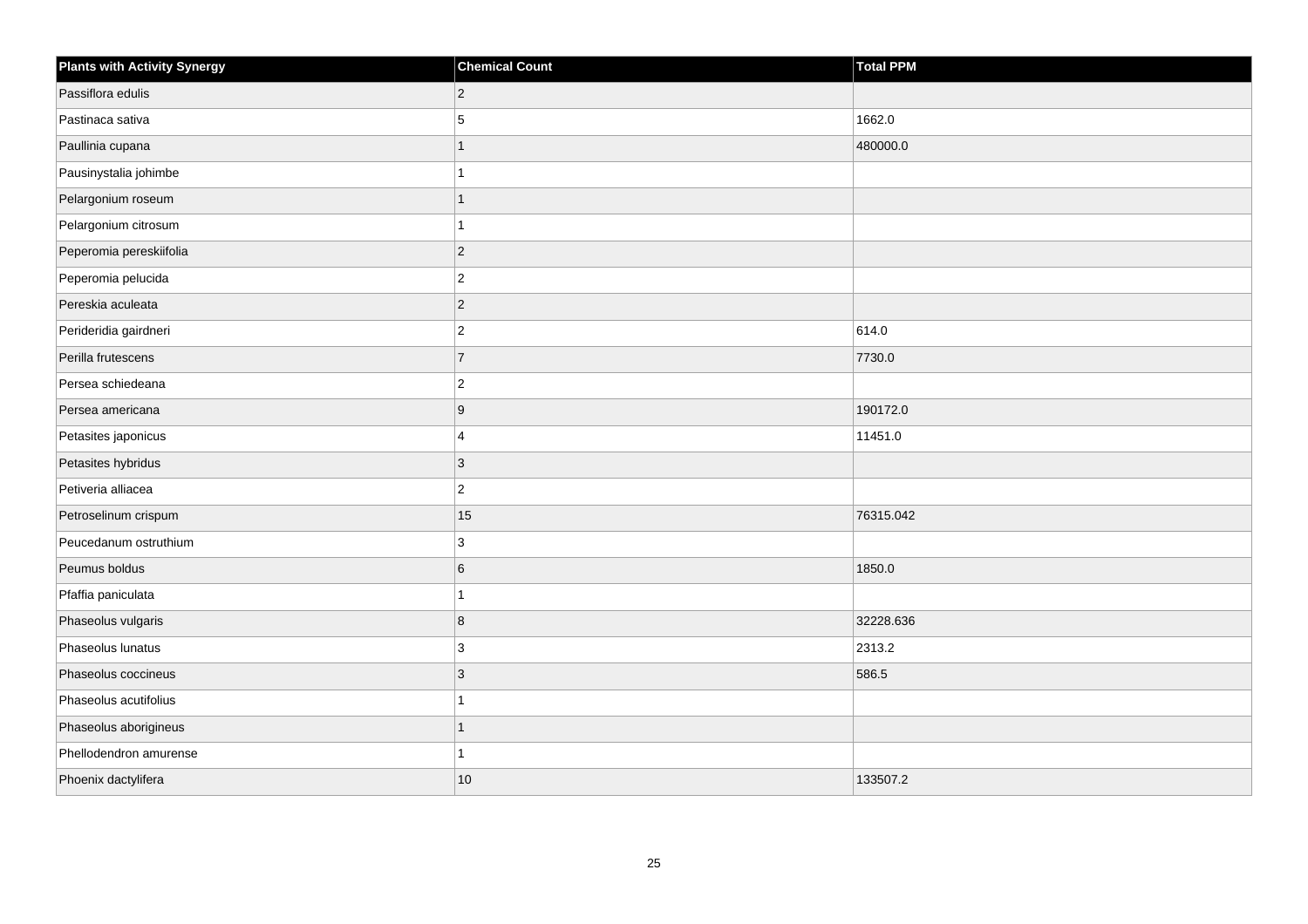| <b>Plants with Activity Synergy</b> | <b>Chemical Count</b> | Total PPM |
|-------------------------------------|-----------------------|-----------|
| Phragmites australis                | $\boldsymbol{2}$      |           |
| Phyllanthus niruri                  | $\mathbf{3}$          |           |
| Phyllanthus emblica                 | $\boldsymbol{9}$      | 1837418.0 |
| Phyllanthus amarus                  | $\overline{5}$        |           |
| Phyllanthus acidus                  | $\boldsymbol{2}$      | 2574.0    |
| Physalis peruviana                  | $\sqrt{5}$            | 5898.0    |
| Physalis ixocarpa                   | $\overline{c}$        | 932.0     |
| Physalis alkekingi                  | $\mathbf 1$           | 8000.0    |
| Phytolacca americana                | $\overline{4}$        | 33610.0   |
| Picrorhiza kurrooa                  | $\overline{c}$        | 2000.0    |
| Pimenta racemosa                    | $\boldsymbol{2}$      | 72360.0   |
| Pimenta dioica                      | $\overline{7}$        | 97102.08  |
| Pimpinella anisum                   | 12                    | 108018.0  |
| Pinus sylvestris                    | 13                    | 682000.0  |
| Pinus strobus                       | $\overline{1}$        |           |
| Pinus mugo                          | $\overline{c}$        |           |
| Pinus kesiya                        | 1                     |           |
| Pinus insularis                     | $\mathbf{1}$          |           |
| Pinus edulis                        | 1                     |           |
| Pinus echinata                      | $\overline{1}$        | 0.4       |
| Pinus cembroides                    | $\boldsymbol{2}$      |           |
| Piper nigrum                        | 14                    | 20.256    |
| Piper betel                         | $\sqrt{5}$            | 127010.0  |
| Piper auritum                       | $\overline{3}$        | 7126.0    |
| Piper angustifolium                 | 1                     |           |
| Piscidia piscipula                  | $\mathbf 1$           |           |
| Pistacia vera                       | $\overline{5}$        | 111.12    |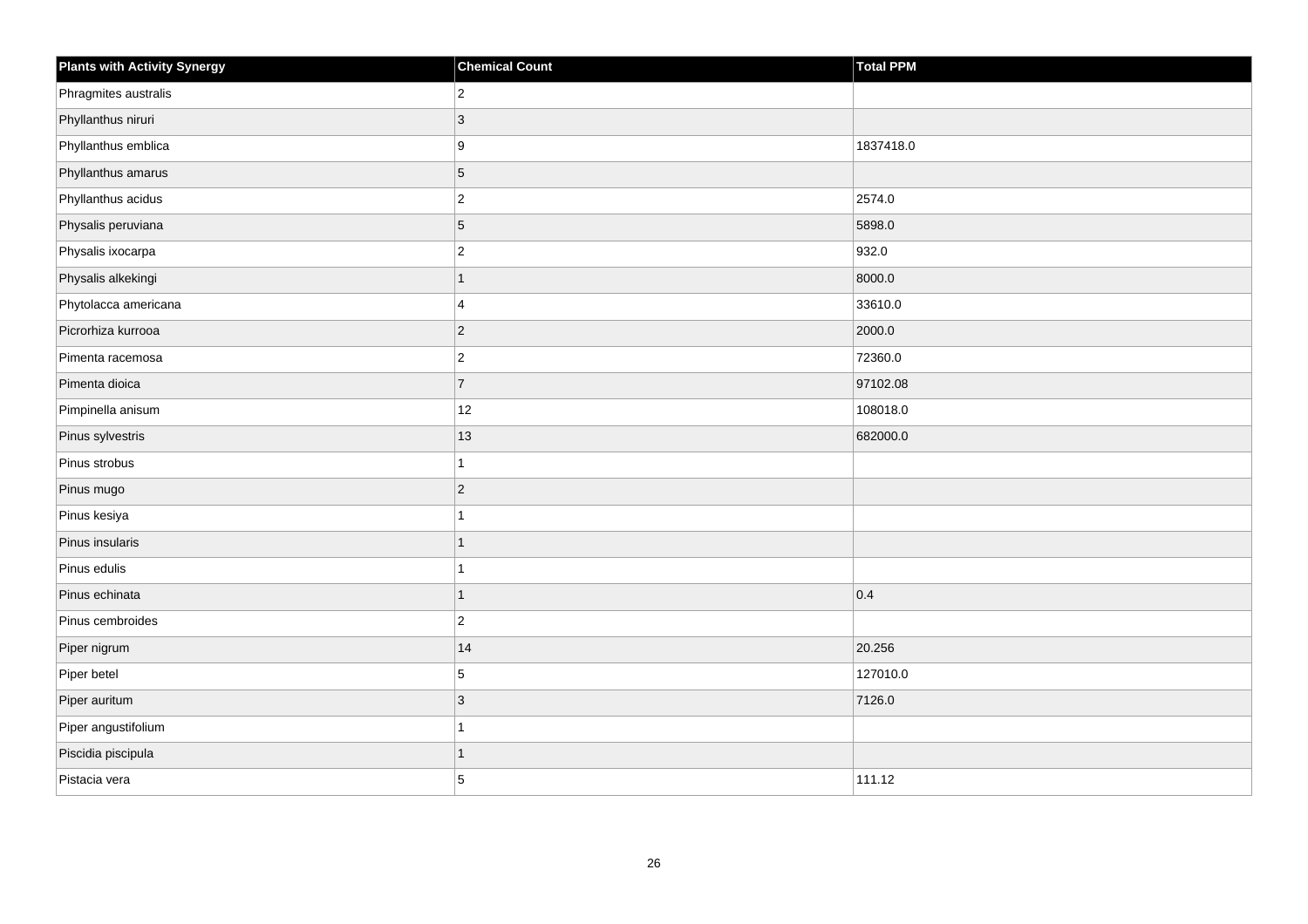| <b>Plants with Activity Synergy</b> | <b>Chemical Count</b> | <b>Total PPM</b> |
|-------------------------------------|-----------------------|------------------|
| Pistacia lentiscus                  | $\overline{4}$        | 488000.0         |
| Pisum sativum                       | 13                    | 20051.004        |
| Plantago psyllium                   | $\overline{4}$        | 111.4            |
| Plantago ovata                      | 1                     |                  |
| Plantago major                      | 12                    | 228000.0         |
| Plantago asiatica                   | 1                     |                  |
| Platonia insignis                   | $\mathbf{1}$          |                  |
| Platycodon grandiflorum             | $\overline{2}$        |                  |
| Plectranthus amboinicus             | 3                     |                  |
| Pluchea carolinensis                | 1                     |                  |
| Plumeria acutifolia                 | 3                     |                  |
| Podocarpus koordersii               | 1                     |                  |
| Podophyllum pleianthum              | $\overline{4}$        |                  |
| Podophyllum peltatum                | 3                     | 100000.0         |
| Podophyllum hexandrum               | $\overline{c}$        |                  |
| Pogostemon cablin                   | 3                     | 68000.0          |
| Polianthes tuberosa                 | $\overline{c}$        |                  |
| Polygala senega                     | $\overline{c}$        | 2000.0           |
| Polygonum multiflorum               | 6                     | 152.8            |
| Polygonum hydropiperoides           | 6                     |                  |
| Polygonum hydropiper                | 5                     | 200000.0         |
| Polygonum aviculare                 | 4                     |                  |
| Polymnia edulis                     | $\overline{c}$        | 2820.0           |
| Polypodium vulgare                  | 3                     | 12000.0          |
| Populus tacamahacca                 | $\mathbf{3}$          |                  |
| Populus nigra                       | Δ                     |                  |
| Porophyllum ruderale                | $\overline{1}$        |                  |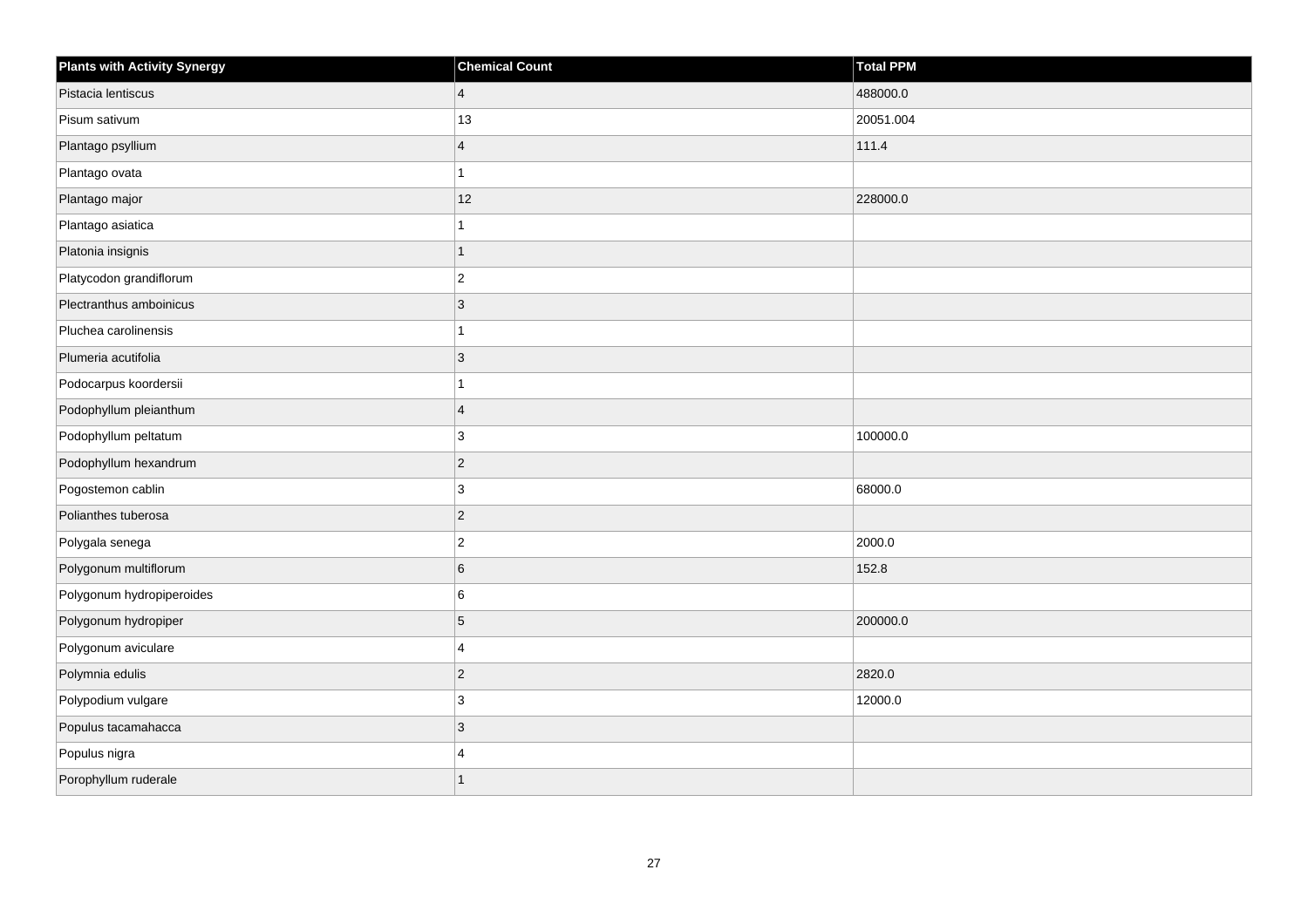| <b>Plants with Activity Synergy</b> | <b>Chemical Count</b> | Total PPM  |
|-------------------------------------|-----------------------|------------|
| Portulaca oleracea                  | 6                     | 27918.0    |
| Pothomorphe sp.                     | 1                     |            |
| Pourouma cecropiaefolia             | $\overline{c}$        |            |
| Pouteria viridis                    | $\overline{2}$        |            |
| Pouteria campechiana                | $\overline{c}$        |            |
| Pouteria caimito                    | $\overline{2}$        |            |
| Prosopis juliflora                  | $\overline{a}$        | 640000.0   |
| Prunella vulgaris                   | 6                     | 122000.0   |
| Prunus spinosa                      | $\overline{7}$        |            |
| Prunus serotina                     | 5                     |            |
| Prunus salicifolia                  | $\overline{c}$        |            |
| Prunus persica                      | 13                    | 66491.606  |
| Prunus laurocerasus                 | 4                     |            |
| Prunus dulcis                       | 9                     | 582.16     |
| Prunus domestica                    | 11                    | 273656.026 |
| Prunus cerasus                      | 20                    | 281776.8   |
| Prunus armeniaca                    | 14                    | 41268.0    |
| Psidium guajava                     | 6                     | 1632707.0  |
| Psidium cattleianum                 | 4                     | 4218.0     |
| Psophocarpus tetragonolobus         | $\overline{2}$        | 400.0      |
| Psoralea esculenta                  | $\overline{2}$        | 344.0      |
| Psoralea corylifolia                | 3                     |            |
| Pteridium aquilinum                 | 12                    | 2.0        |
| Pterocarpus santalinus              | $\overline{2}$        |            |
| Pterocarpus marsupium               | 4                     |            |
| Ptychopetalum olacoides             | 1                     |            |
| Pueraria pseudohirsuta              | 3                     |            |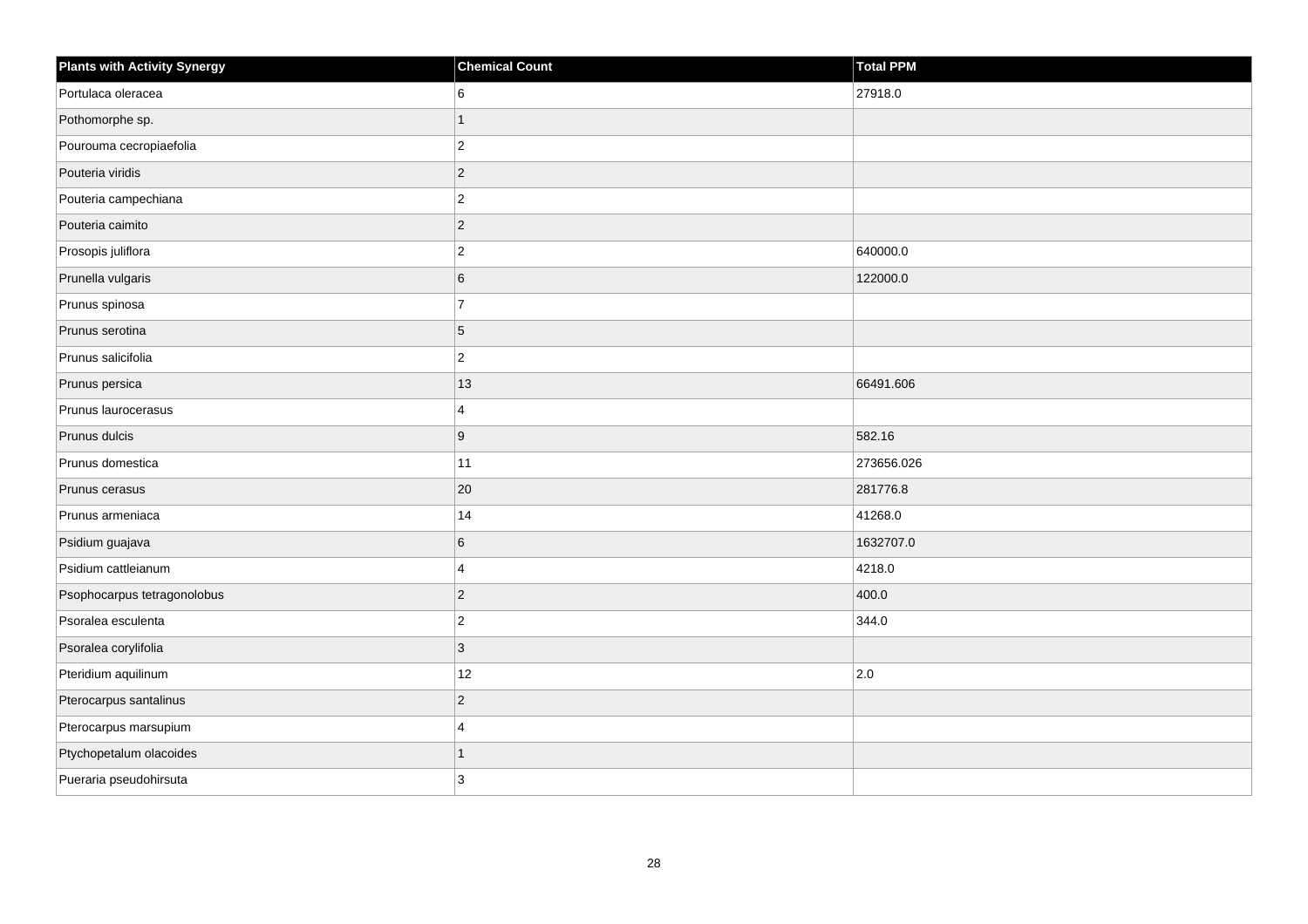| <b>Plants with Activity Synergy</b> | <b>Chemical Count</b> | <b>Total PPM</b> |
|-------------------------------------|-----------------------|------------------|
| Pueraria montana                    | $\overline{7}$        |                  |
| Punica granatum                     | 17                    | 4130072.0        |
| Pycnanthemum virginianum            | 3                     | 45820.0          |
| Pycnanthemum verticillatum          |                       | 294.0            |
| Pycnanthemum torreyi                |                       | 620.0            |
| Pycnanthemum tenuifolium            |                       | 21160.0          |
| Pycnanthemum setosum                | $\overline{2}$        | 744.0            |
| Pycnanthemum pycnanthemoides        | 3                     | 1160.0           |
| Pycnanthemum pilosum                | $\overline{c}$        | 11760.0          |
| Pycnanthemum nudum                  | $\overline{2}$        | 48516.0          |
| Pycnanthemum muticum                |                       | 4200.0           |
| Pycnanthemum montanum               |                       | 9696.0           |
| Pycnanthemum incanum                | 1                     | 1862.0           |
| Pycnanthemum clinopodioides         | 3                     | 1232.0           |
| Pycnanthemum californicum           |                       | 7416.0           |
| Pycnanthemum beadlei                |                       | 70.0             |
| Pycnanthemum albescens              |                       | 540.0            |
| Pyrus communis                      | 9                     | 158243.402       |
| Quararibea cordata                  | $\overline{2}$        |                  |
| Quassia amara                       |                       |                  |
| Quercus velutina                    |                       |                  |
| Quercus suber                       | $\overline{2}$        | 260000.0         |
| Quercus stellata                    |                       | 0.08             |
| Quercus rubra                       | 5                     | 640000.04        |
| Quercus robur                       | $\overline{4}$        | 800000.0         |
| Quercus phellos                     |                       | 0.6              |
| Quercus infectoria                  | 3                     | 160000.0         |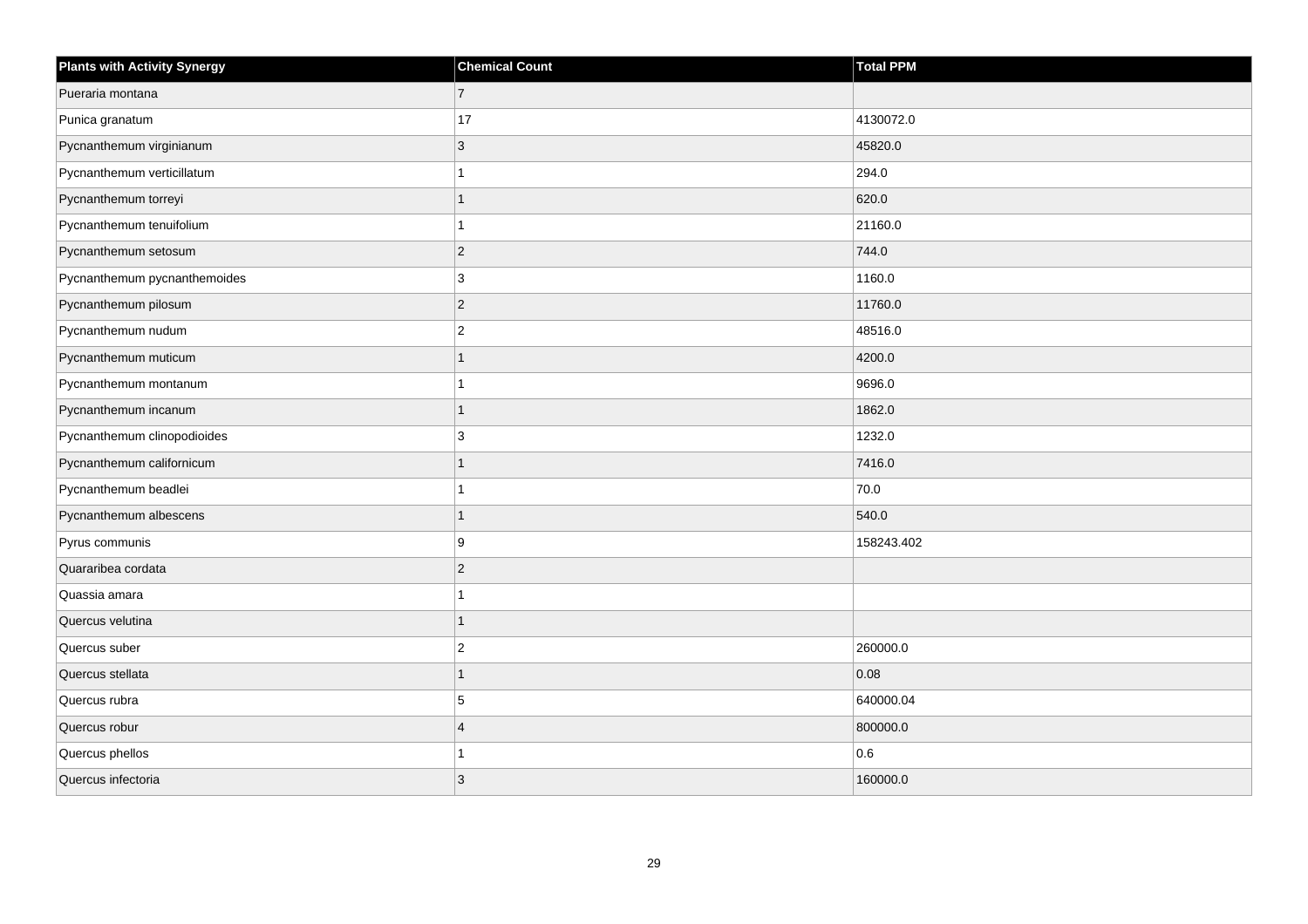| <b>Plants with Activity Synergy</b> | <b>Chemical Count</b> | <b>Total PPM</b> |
|-------------------------------------|-----------------------|------------------|
| Quercus alba                        | $\overline{7}$        | 800270.58        |
| Quillaja saponaria                  | 1                     | 600000.0         |
| Raphanus sativus                    | 5                     | 43436.4          |
| Ravensara aromatica                 | $\overline{c}$        |                  |
| Rehmannia glutinosa                 |                       | 148000.0         |
| Rhamnus cathartica                  | $\mathbf{1}$          |                  |
| Rheum rhabarbarum                   | 13                    | 23818.0          |
| Rheum palmatum                      | 5                     |                  |
| Rheum officinale                    | 5                     |                  |
| Rhizophora mangle                   | $\overline{1}$        | 2080000.0        |
| Rhododendron ponticum               | 4                     | 480000.0         |
| Rhododendron ferrugineum            | $\overline{1}$        |                  |
| Rhododendron dauricum               | 6                     |                  |
| Rhodymenia palmata                  | $\overline{4}$        | 240.0            |
| Rhus toxicodendron                  | $\overline{2}$        |                  |
| Rhus glabra                         | $\overline{c}$        | 1080000.5        |
| Rhus coriaria                       | $\overline{4}$        |                  |
| Rhynchosia minima                   | $\overline{c}$        |                  |
| Ribes uva-crispa                    | $10$                  | 4952.0           |
| Ribes rubrum                        | $\overline{7}$        | 5238.6           |
| Ribes nigrum                        | 18                    | 47960.0          |
| Ricinus communis                    | 11                    | 4018.0           |
| Robinia pseudoacacia                | 3                     | 280000.0         |
| Rollinia mucosa                     | $\overline{1}$        |                  |
| Rosa spp                            | 4                     | 77800.0          |
| Rosa rubiginosa                     | $\overline{4}$        | 77800.0          |
| Rosa multiflora                     | 4                     | 4000.0           |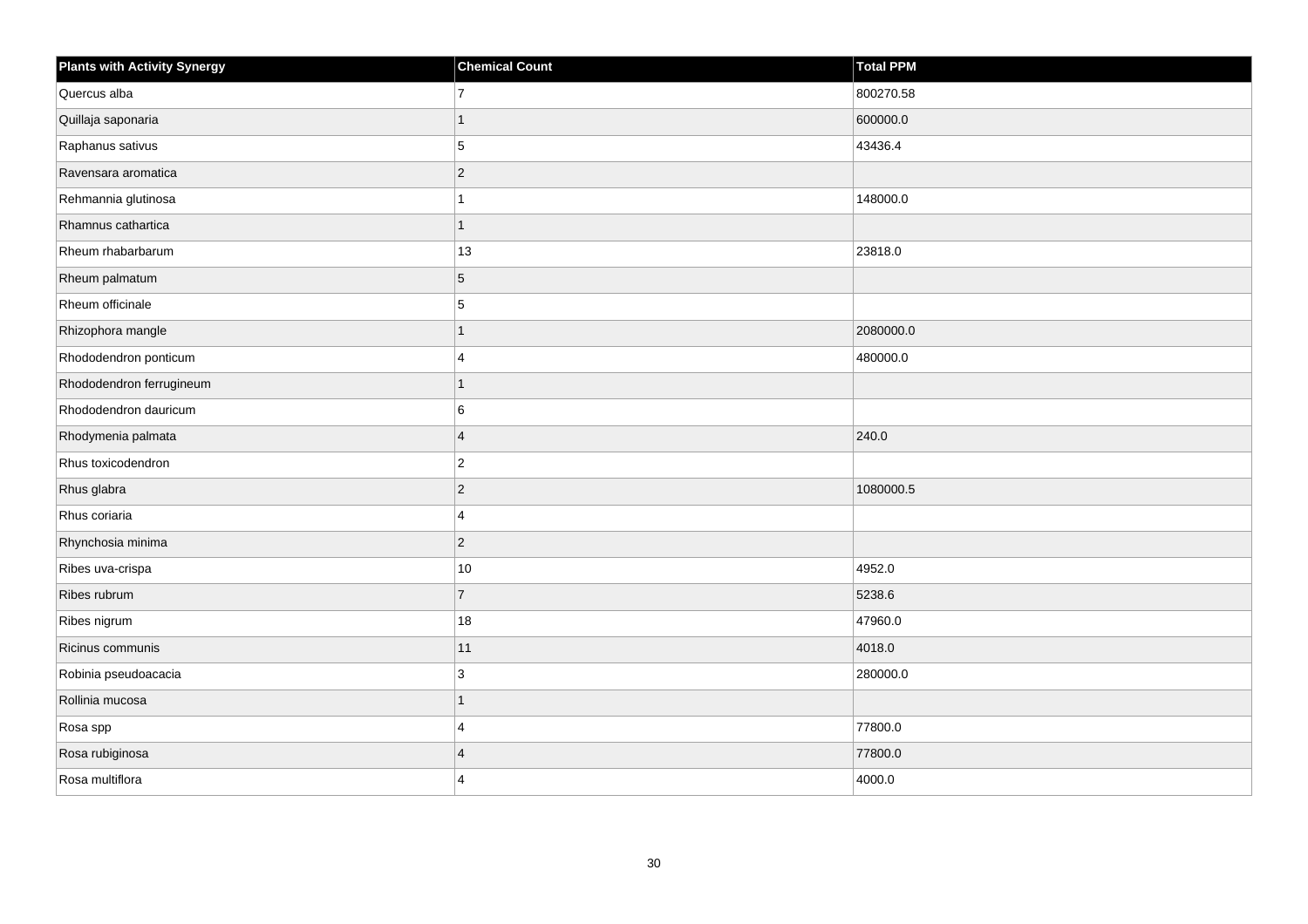| <b>Plants with Activity Synergy</b> | <b>Chemical Count</b> | Total PPM          |
|-------------------------------------|-----------------------|--------------------|
| Rosa laevigata                      | $\mathbf{1}$          |                    |
| Rosa gallica                        | 4                     | 16982.0            |
| Rosa damascena                      | $\overline{4}$        | 60000.0            |
| Rosa centifolia                     |                       |                    |
| Rosa canina                         | 19                    | 126914.105         |
| Rosmarinus officinalis              | $17$                  | 219289.0           |
| Rubus spectabilis                   | $ 2\rangle$           |                    |
| Rubus phoenicolasius                |                       |                    |
| Rubus parviflorus                   | $ 2\rangle$           |                    |
| Rubus idaeus                        | 20                    | 513122.8           |
| Rubus fruticosus                    | $\overline{4}$        |                    |
| Rubus chamaemorus                   |                       |                    |
| Rumex hymenosepalus                 | $\mathbf{1}$          | 1400000.0          |
| Rumex crispus                       | 8                     | 248865.5           |
| Rumex acetosella                    | $\overline{4}$        | 594840.0           |
| Rumex acetosa                       | 6                     | 54340.0            |
| Ruscus aculeatus                    | $5\phantom{.0}$       | 1115.5500000000002 |
| Ruta graveolens                     | $\mathbf{3}$          | 49580.0            |
| Salix sp.                           | $\overline{1}$        |                    |
| Salix alba                          | 9                     | 380148.1           |
| Salvia sp.                          | $\overline{4}$        |                    |
| Salvia sclarea                      | $ 2\rangle$           | 68000.0            |
| Salvia officinalis                  | 16                    | 417177.0           |
| Salvia munzii                       |                       |                    |
| Salvia mellifera                    | $\overline{1}$        |                    |
| Salvia columbariae                  |                       |                    |
| Salvia chinopeplica                 | 1                     |                    |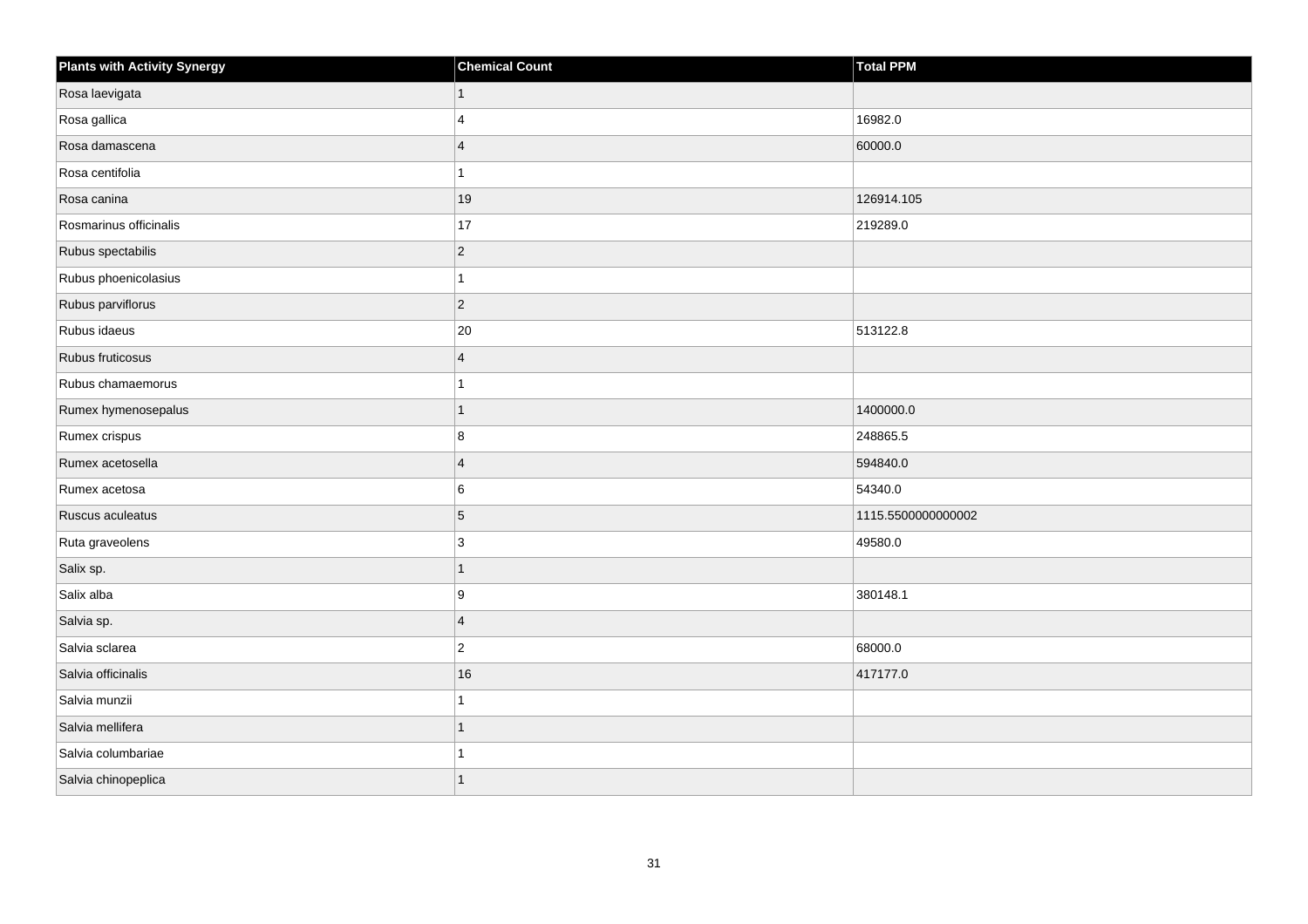| <b>Plants with Activity Synergy</b> | <b>Chemical Count</b> | <b>Total PPM</b> |
|-------------------------------------|-----------------------|------------------|
| Salvia canariensis                  | $\mathbf 2$           |                  |
| Salvia africana-lutea               | $\overline{1}$        |                  |
| Sambucus simpsonii                  | $\mathbf 2$           |                  |
| Sambucus nigra                      | 12                    | 139000.0         |
| Sambucus canadensis                 | 5                     | 76600.0          |
| Sanguisorba officinalis             | $\overline{4}$        | 680000.0         |
| Sanguisorba minor                   | $\overline{7}$        |                  |
| Santalum album                      | $\mathbf 2$           |                  |
| Santolina chamaecyparissus          | 5                     |                  |
| Sarcostemma acidum                  | $\mathbf{1}$          |                  |
| Sarracenia rubra                    | $\mathbf{1}$          |                  |
| Sarracenia purpurea                 | $\overline{1}$        |                  |
| Sarracenia psittacina               | $\mathbf{1}$          |                  |
| Sarracenia oreophila                | $\mathbf{1}$          |                  |
| Sarracenia minor                    | 1                     |                  |
| Sarracenia leucophylla              | $\mathbf{1}$          |                  |
| Sarracenia flava                    | $\mathbf{1}$          |                  |
| Sarracenia alata                    | $\overline{1}$        |                  |
| Sassafras albidum                   | $\overline{4}$        |                  |
| Satureja thymbra                    | $\mathbf{3}$          |                  |
| Satureja subspicata                 | 3                     |                  |
| Satureja obovata                    | $\vert$ 2             |                  |
| Satureja montana                    | 6                     | 74002.0          |
| Satureja hortensis                  | $\overline{5}$        | 406868.0         |
| Satureja grandiflora                | $\mathbf{1}$          |                  |
| Satureja glabella                   | $\mathbf{1}$          | 14080.0          |
| Satureja douglasii                  | $\overline{2}$        | 8632.0           |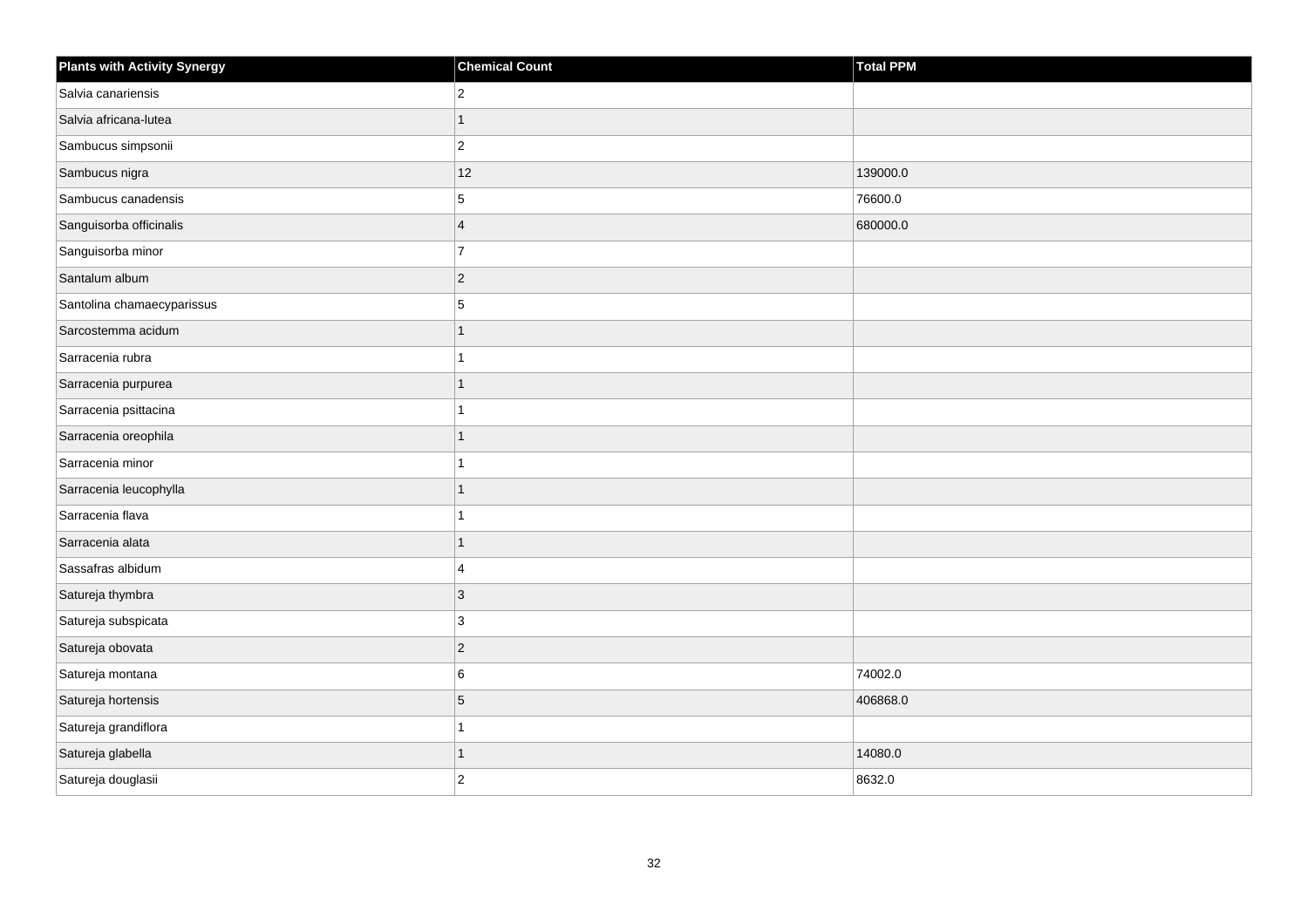| <b>Plants with Activity Synergy</b> | <b>Chemical Count</b> | <b>Total PPM</b> |
|-------------------------------------|-----------------------|------------------|
| Satureja cuneifolia                 | $\overline{2}$        |                  |
| Satureja cilicica                   | $\overline{2}$        |                  |
| Saussurea lappa                     | 1                     |                  |
| Schinus terebinthifolius            | 3                     |                  |
| Schinus molle                       | 6                     | 920000.0         |
| Schisandra chinensis                | 5                     | 2174.1           |
| Schoenocaulon officinale            | 1                     |                  |
| Sclerocarya caffra                  | $\overline{2}$        | 1216380.0        |
| Scopolia carniolica                 | $\overline{3}$        |                  |
| Scrophularia scorodonia             |                       |                  |
| Scutellaria lateriflora             | 6                     | 2097.1           |
| Scutellaria galericulata            |                       | 140000.0         |
| Scutellaria churchilliana           | 1                     |                  |
| Scutellaria baicalensis             |                       |                  |
| Sechium edule                       | $\overline{2}$        | 12388.0          |
| Selenicereus grandiflorus           | $\overline{2}$        |                  |
| Senecio aureus                      |                       |                  |
| Senna occidentalis                  | $\overline{2}$        |                  |
| Senna obtusifolia                   | $\overline{3}$        |                  |
| Senna alexandrina                   | 3                     |                  |
| Senna alata                         | 1                     |                  |
| Serenoa repens                      | 13                    | 522400.0         |
| Sesamum indicum                     | $\overline{7}$        | 48.0             |
| Sicana odorifera                    | $\overline{c}$        |                  |
| Sida rhombifolia                    | $\overline{2}$        | 9700.0           |
| Sideritis scardica                  | $\overline{c}$        |                  |
| Sideritis athoa                     |                       |                  |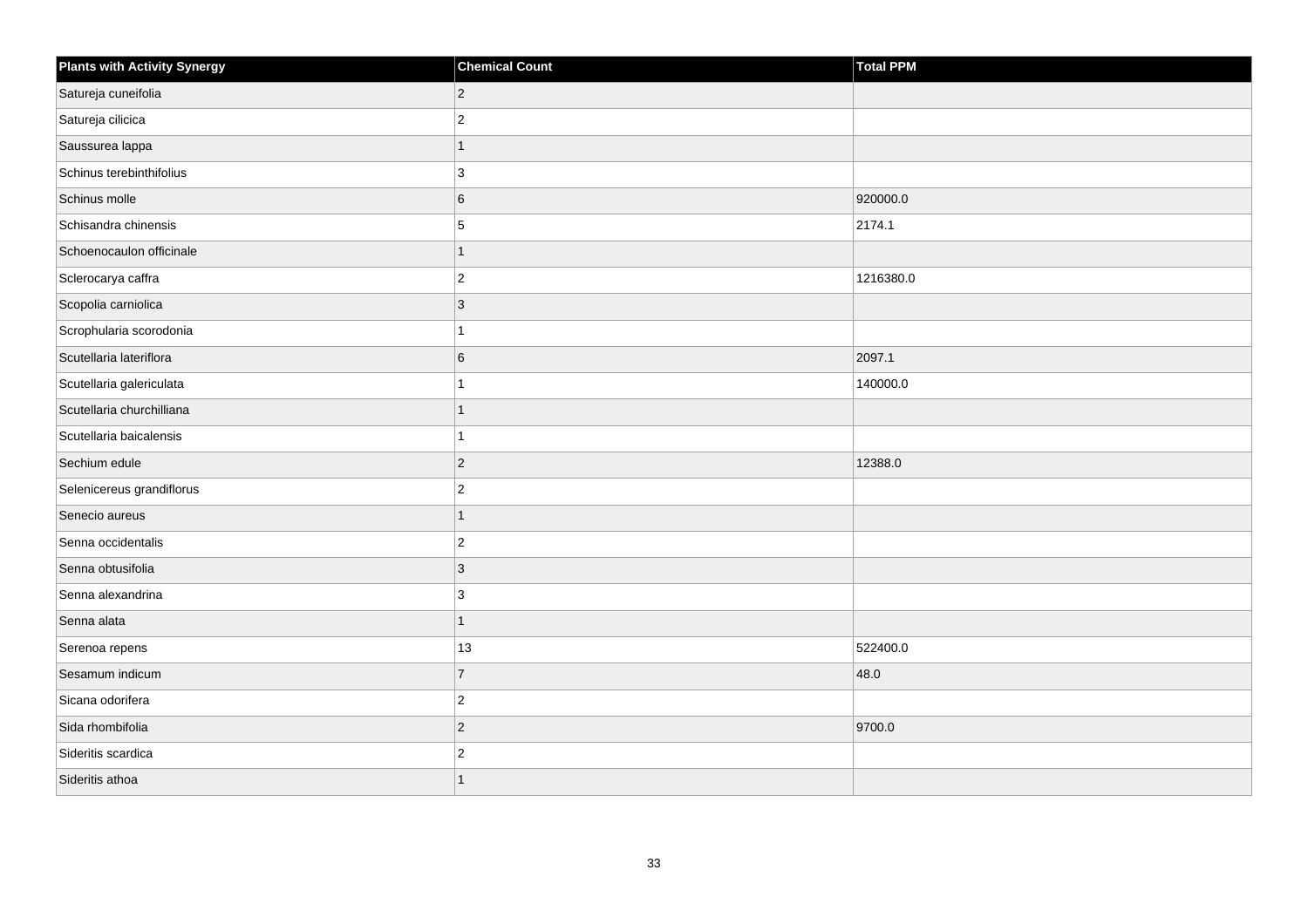| <b>Plants with Activity Synergy</b> | <b>Chemical Count</b>   | Total PPM |
|-------------------------------------|-------------------------|-----------|
| Silybum marianum                    | 6                       | 240.1     |
| Simarouba amara                     | 1                       | 1080000.0 |
| Sinapis alba                        | $ 2\rangle$             |           |
| Smilax spp                          | $ 3\rangle$             | 34.1      |
| Smilax officinalis                  | 3                       |           |
| Smilax china                        | $ 2\rangle$             |           |
| Solanum tuberosum                   | 17                      | 145254.63 |
| Solanum torvum                      | $\overline{\mathbf{4}}$ | 604.0     |
| Solanum sessiliflorum               | $ 2\rangle$             |           |
| Solanum quitoensis                  | $ 2\rangle$             |           |
| Solanum nigrum                      | 3                       | 408354.0  |
| Solanum melongena                   | 9                       | 21524.004 |
| Solanum dulcamara                   | $\mathbf{1}$            |           |
| Solidago virgaurea                  | 5                       |           |
| Solidago gigantea                   | $10$                    |           |
| Sonchus oleraceus                   | $ 2\rangle$             | 2340.0    |
| Sophora subprostrata                | 1                       |           |
| Sophora pachycarpa                  | 1                       |           |
| Sophora japonica                    | 6                       | 868940.0  |
| Sorbus aucubaria                    | 11                      | 5496.022  |
| Spartium junceum                    | $ 2\rangle$             |           |
| Spigelia marilandica                | $\mathbf{1}$            |           |
| Spinacia oleracea                   | 13                      | 17850.114 |
| Spirulina spp.                      | $ 3\rangle$             |           |
| Spirulina pratensis                 | $ 2\rangle$             | 956.0     |
| Spondias purpurea                   | $\overline{2}$          | 4068.0    |
| Spondias pinnata                    | 3                       | 4386.0    |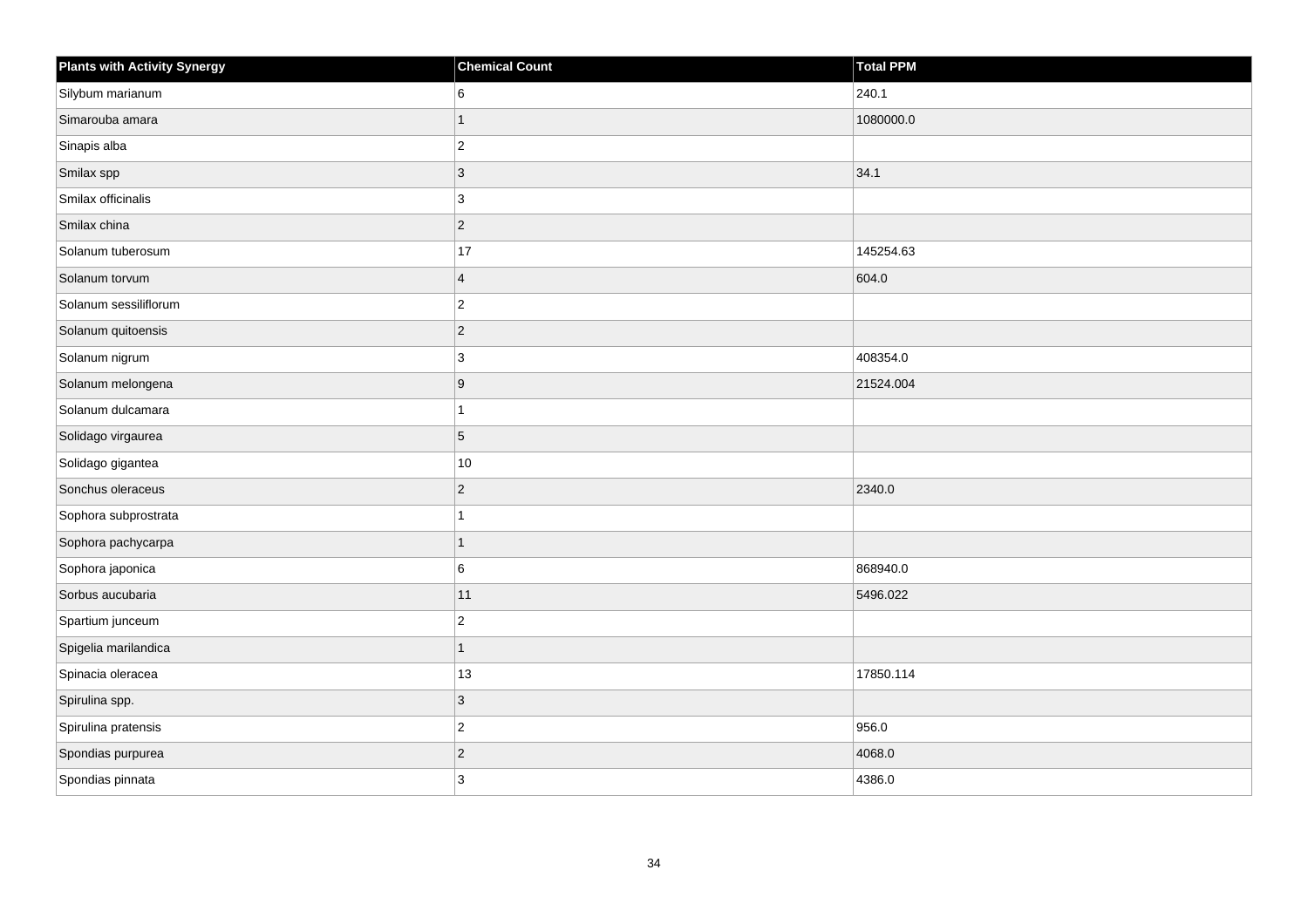| <b>Plants with Activity Synergy</b> | <b>Chemical Count</b>   | Total PPM |
|-------------------------------------|-------------------------|-----------|
| Spondias mombin                     | $\overline{2}$          | 3460.0    |
| Spondias dulcis                     | $\overline{c}$          | 5532.0    |
| Stachys officinalis                 | $\overline{7}$          | 640000.0  |
| Stachytarpheta jamaicensis          |                         |           |
| Stellaria media                     | 8                       | 5941.7    |
| Sterculia urens                     |                         | 80000.0   |
| Stevia rebaudiana                   | 8                       | 420.0     |
| Stillingia sylvatica                |                         |           |
| Strychnos nux-vomica                |                         |           |
| Styrax tonkinensis                  |                         |           |
| Styrax benzoin                      |                         |           |
| Swertia chirata                     |                         |           |
| Symphoricarpos orbiculatus          | 1                       | 0.16      |
| Symphytum officinale                | 8                       | 438095.4  |
| Symplocarpus foetidus               |                         |           |
| Syringa vulgaris                    | 4                       |           |
| Syzygium malaccense                 | $\overline{2}$          |           |
| Syzygium jambos                     | $\overline{c}$          |           |
| Syzygium cumini                     | $\overline{4}$          |           |
| Syzygium aromaticum                 | 15                      | 463706.0  |
| Tabebuia impetiginosa               | $\overline{\mathbf{4}}$ |           |
| Tabebuia heptaphylla                | 3                       | 372.7     |
| Tabernanthe iboga                   |                         |           |
| Tagetes patula                      | 4                       |           |
| Tagetes minuta                      | $\overline{2}$          |           |
| Tagetes lucida                      | 3                       |           |
| Tagetes erecta                      | $\overline{\mathbf{A}}$ |           |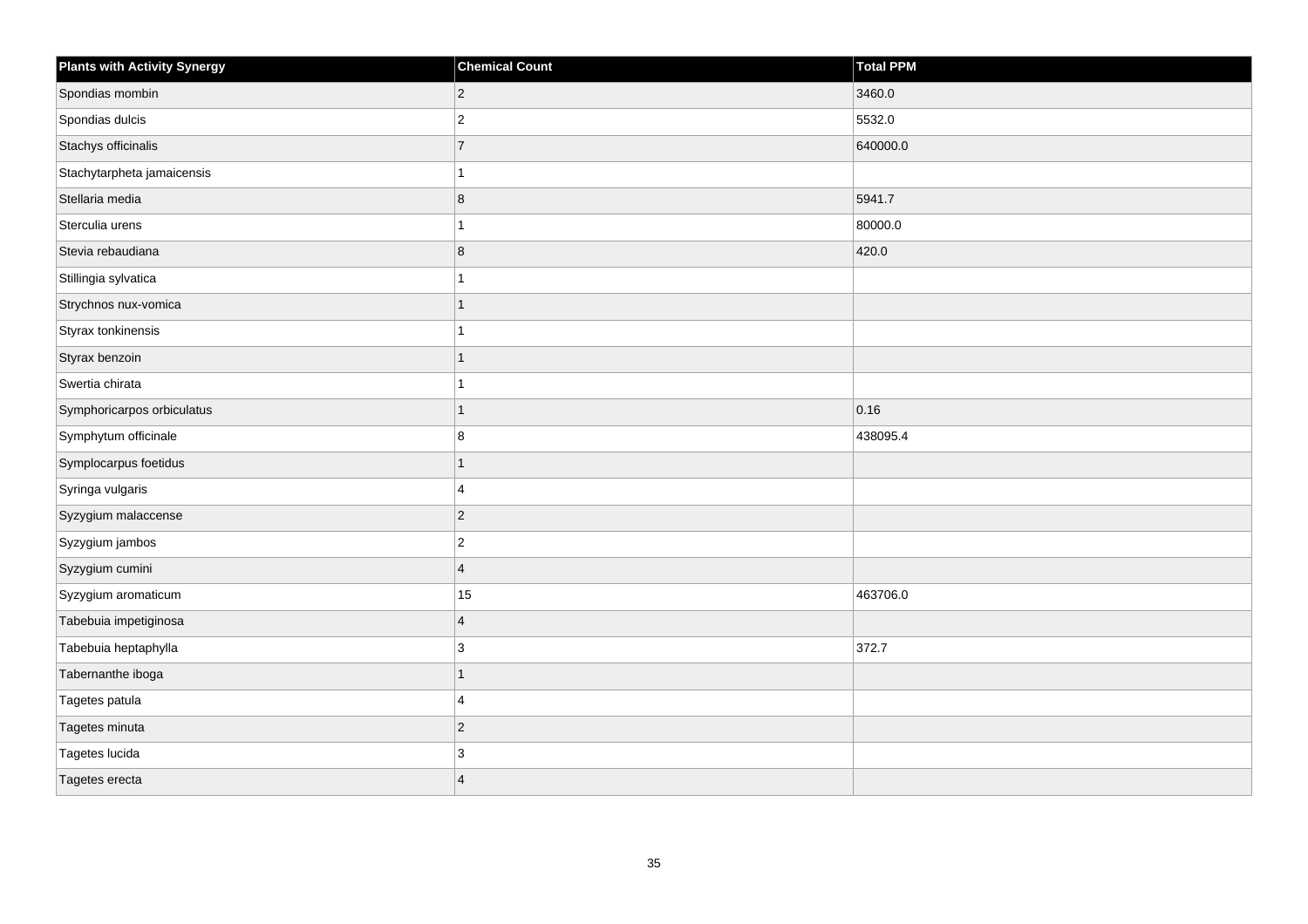| <b>Plants with Activity Synergy</b> | <b>Chemical Count</b> | Total PPM |
|-------------------------------------|-----------------------|-----------|
| Tamarindus indica                   | $\overline{4}$        | 283138.0  |
| Tanacetum vulgare                   | 3                     |           |
| Tanacetum parthenium                | 6                     |           |
| Taraxacum officinale                | 14                    | 9879.5    |
| Taxus baccata                       | 9                     |           |
| Tecoma stans                        | $\mathbf{3}$          |           |
| Tephrosia purpurea                  | 1                     |           |
| Terminalia pallida                  | 1                     |           |
| Terminalia ivorensis                | 1                     |           |
| Terminalia chebula                  | 9                     | 62840.0   |
| Terminalia catappa                  | 9                     | 1320003.6 |
| Terminalia bellirica                | $\overline{4}$        |           |
| Terminalia arjuna                   | 3                     |           |
| Tetragonia tetragonioides           | $\overline{2}$        | 10880.0   |
| Teucrium scorodonia                 | 6                     |           |
| Teucrium scordium                   | $\overline{4}$        |           |
| Teucrium salviastrum                |                       |           |
| Teucrium pseudoscorodonia           | $\overline{1}$        |           |
| Teucrium polium                     | 4                     |           |
| Teucrium oxylepis                   | 1                     |           |
| Teucrium montanum                   | $\Delta$              |           |
| Teucrium micropodioides             | 3                     |           |
| Teucrium marum                      | 1                     |           |
| Teucrium kotschyanum                | 3                     |           |
| Teucrium gnaphalodes                | $\mathbf 2$           |           |
| Teucrium divaricatum                | 3                     |           |
| Teucrium cyprium                    | 3                     |           |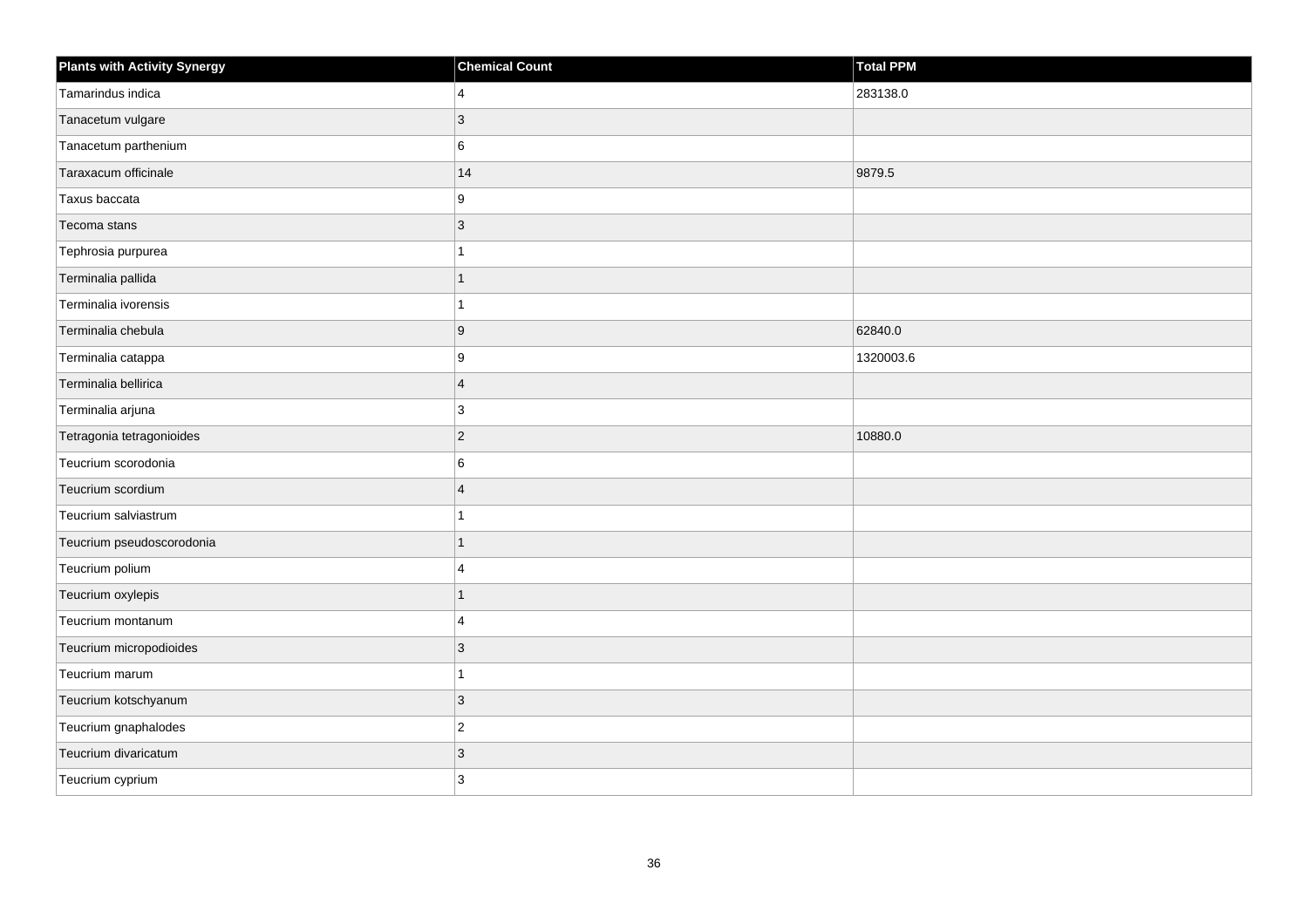| <b>Plants with Activity Synergy</b> | <b>Chemical Count</b> | <b>Total PPM</b> |
|-------------------------------------|-----------------------|------------------|
| Teucrium chamaedrys                 | 6                     | 392800.0         |
| Teucrium botrys                     | 3                     |                  |
| Teucrium asiaticum                  |                       |                  |
| Theobroma speciosum                 |                       |                  |
| Theobroma cacao                     | 15                    | 200062.0         |
| Theobroma bicolor                   | $\overline{c}$        |                  |
| Thespesia populnea                  | $\overline{2}$        |                  |
| Thevetia peruviana                  | $\overline{c}$        |                  |
| Thuja occidentalis                  | $\overline{3}$        | 236000.0         |
| Thymus zygis                        | $\overline{2}$        |                  |
| Thymus x citriodorus                | 1                     |                  |
| Thymus vulgaris                     | 17                    | 716562.0         |
| Thymus serpyllum                    | 5                     | 416724.0         |
| Thymus saturejoides                 | $\overline{2}$        |                  |
| Thymus riatarum                     | $\overline{2}$        |                  |
| Thymus orospedanus                  | $\overline{a}$        | 8016.0           |
| Thymus mastichina                   | 1                     | 380.0            |
| Thymus longicaulis                  | $\overline{2}$        |                  |
| Thymus funkii                       | $\overline{3}$        |                  |
| Thymus cilicicus                    | $\overline{c}$        |                  |
| Thymus capitatus                    | $\overline{3}$        | 17760.0          |
| Thymus broussonettii                | $\overline{c}$        |                  |
| Tilia sp.                           | 9                     |                  |
| Trachyspermum ammi                  | $\overline{2}$        | 57840.0          |
| Tragopogon porrifolius              | $\overline{2}$        | 982.536          |
| Tribulus terrestris                 | $\boldsymbol{\Delta}$ |                  |
| Trichilia hirta                     |                       |                  |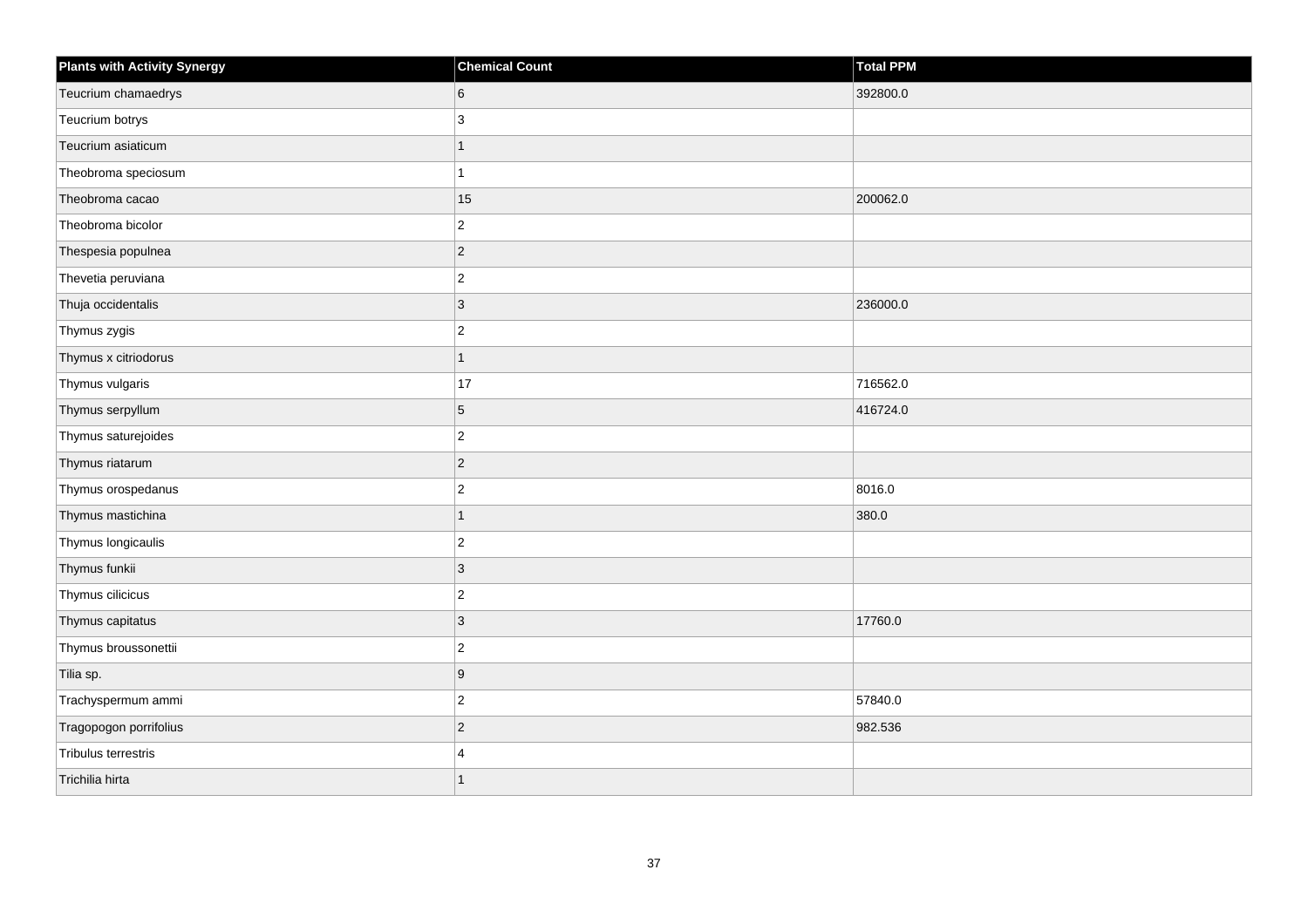| <b>Plants with Activity Synergy</b> | <b>Chemical Count</b> | <b>Total PPM</b>   |
|-------------------------------------|-----------------------|--------------------|
| Trichosanthes anguina               | $\overline{2}$        | 36.0               |
| Tridax procumbens                   | $\overline{2}$        |                    |
| Trifolium pratense                  | 14                    | 6764.584           |
| Trigonella foenum-graecum           | $\overline{7}$        | 2250.7999999999997 |
| Tripterygium wilfordiim             |                       |                    |
| Triticum aestivum                   | 14                    | 10976.44           |
| Tropaeolum tuberosum                | $\overline{2}$        | 9604.2             |
| Tropaeolum majus                    | 5                     | 16430.0            |
| Tsuga canadensis                    | $\overline{c}$        | 1642000.0          |
| Tulipa gesneriana                   | $\mathbf{1}$          |                    |
| Turnera diffusa                     | 5                     | 2115.4             |
| Tussilago farfara                   | $\overline{7}$        | 716800.0           |
| Ulex europaeus                      | 1                     |                    |
| Ullucus tuberosus                   | $\overline{2}$        | 3501.4             |
| Ulmus rubra                         | 4                     | 65.5               |
| Umbellularia californica            | 3                     | 2960.0             |
| Uncaria tomentosa                   | 4                     |                    |
| Uncaria guianensis                  | 5                     |                    |
| Uncaria catechu                     | $\overline{2}$        |                    |
| Urginea maritima                    | $\overline{c}$        |                    |
| Urtica dioica                       | 17                    | 2168.2             |
| Vaccinium vitis-idaea               | 12                    | 810730.026         |
| Vaccinium myrtillus                 | 25                    | 1284814.0          |
| Vaccinium macrocarpon               | 11                    | 2874.2             |
| Vaccinium corymbosum                | 19                    | 13995.94           |
| Valeriana officinalis               | $10$                  | 48.4               |
| Vanilla tahitensis                  | 1                     |                    |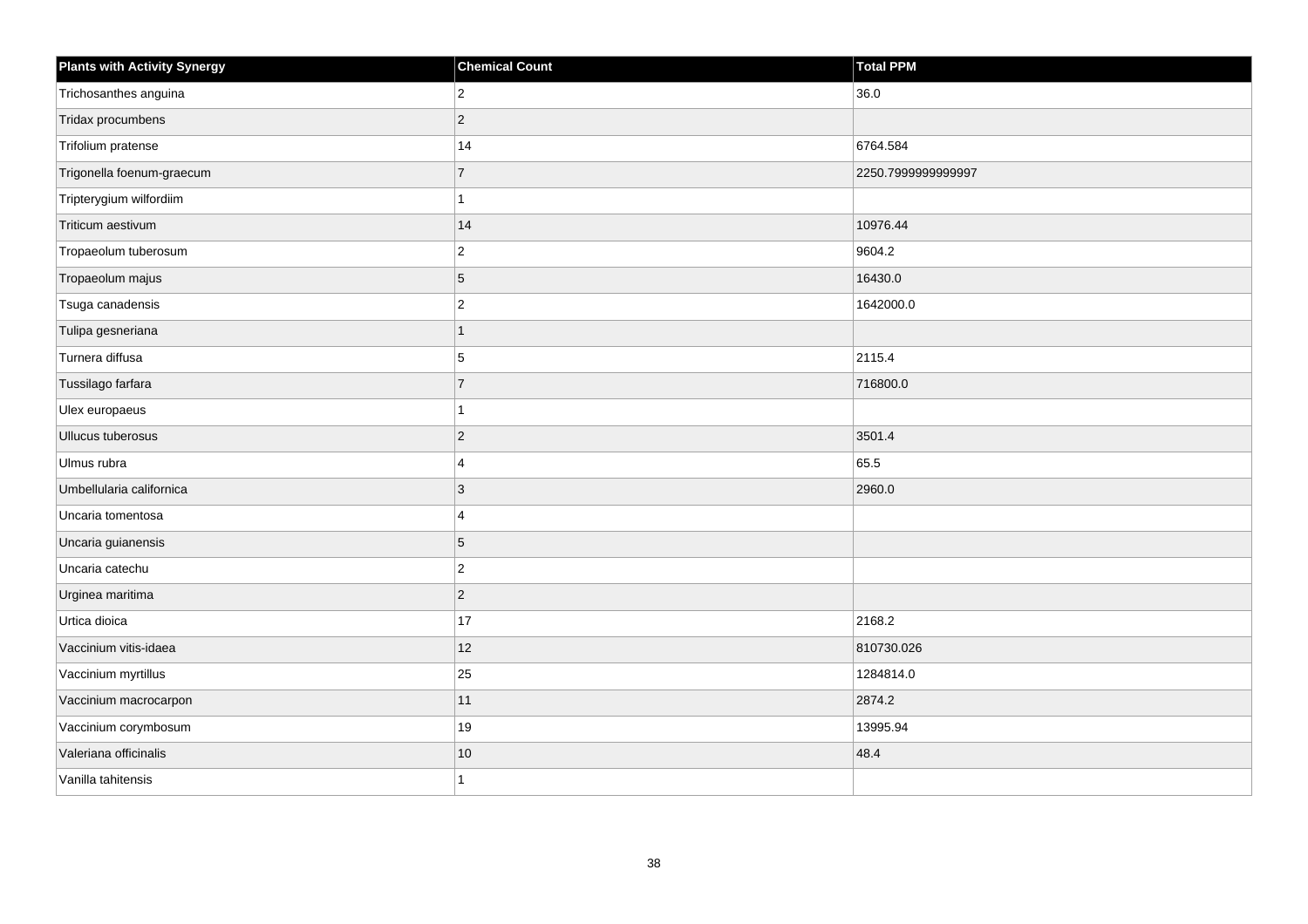| <b>Plants with Activity Synergy</b> | <b>Chemical Count</b> | <b>Total PPM</b>   |
|-------------------------------------|-----------------------|--------------------|
| Vanilla planifolia                  | 9                     | 60000.0            |
| Verbascum thapsus                   | 3                     | 1643.5             |
| Verbena officinalis                 | $\overline{3}$        | 80000.0            |
| Veronica officinalis                | $\overline{2}$        |                    |
| Viburnum prunifolium                | $\overline{2}$        | 80000.0            |
| Viburnum opulus                     | 8                     | 120046.0           |
| Vicia faba                          | 8                     | 5133.2             |
| Vigna unguiculata                   | $\boldsymbol{\Delta}$ | 12504.68           |
| Vigna subterranea                   | 1                     | 0.22               |
| Vigna radiata                       | 10                    | 3123.2             |
| Vigna mungo                         | $\boldsymbol{\Delta}$ | 897.0              |
| Vigna angularis                     | 4                     | 1.8                |
| Vigna aconitifolia                  | $\overline{2}$        | 88.4               |
| Vinca minor                         | 5                     | 8000.0             |
| Viola tricolor                      | 5                     | 460604.0           |
| Viola odorata                       | $\overline{7}$        | 40714.0            |
| Viscum album                        | 6                     | 15000.0            |
| Vitellaria paradoxa                 |                       |                    |
| Vitex agnus-castus                  | $\overline{2}$        |                    |
| Vitis vinifera                      | $30\,$                | 190562.22400000002 |
| Warburgia ugandensis                | $\overline{c}$        | 60000.0            |
| Withania somnifera                  | 3                     |                    |
| Xanthosoma sagittifolium            |                       | 655.2              |
| Xylopia aethiopica                  |                       |                    |
| Yucca baccata                       | $\overline{4}$        | 271.9              |
| Zanthoxylum americanum              |                       |                    |
| Zea mays                            | 20                    | 1331.0000000000002 |